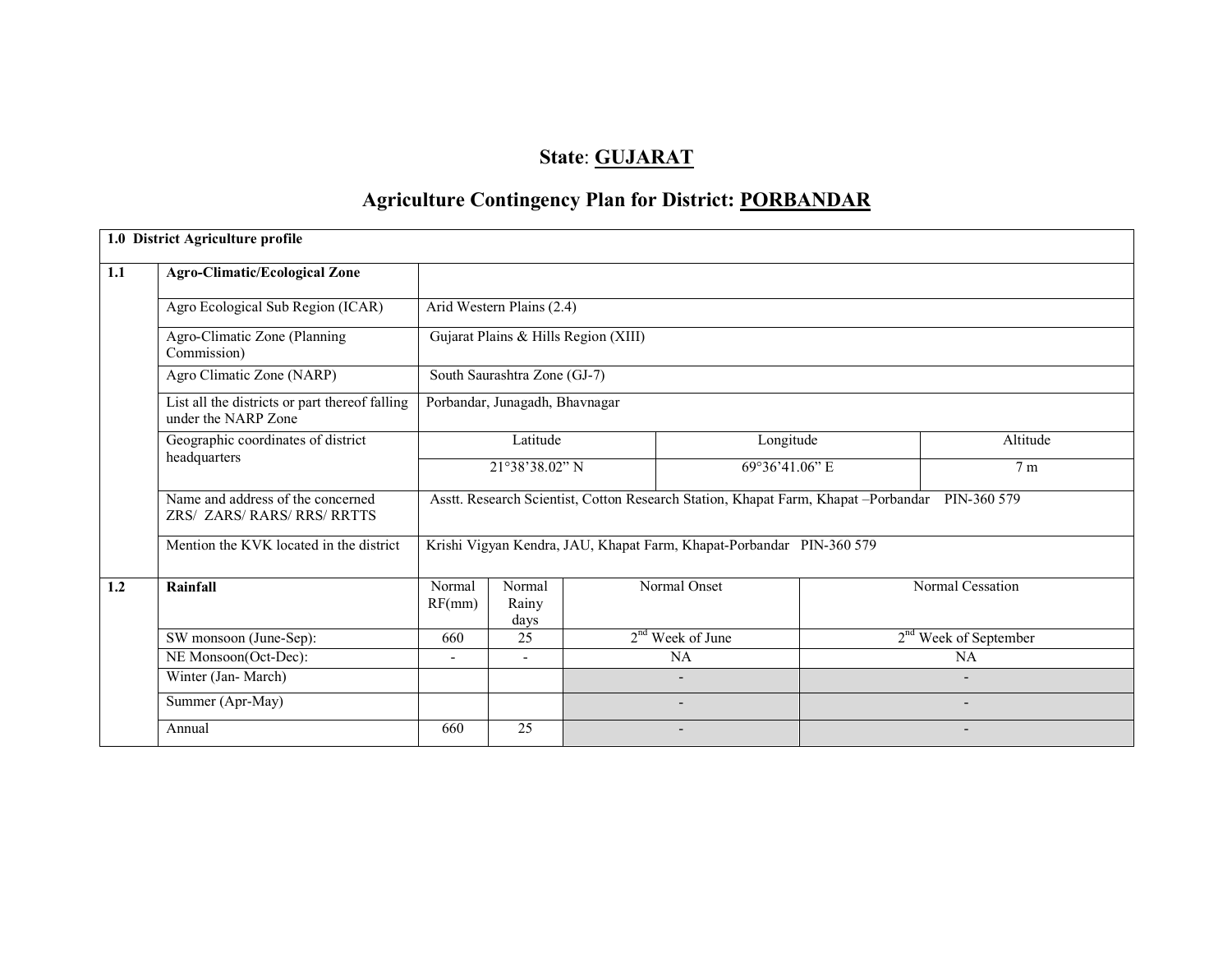| 1.3 | Land use         | Geographical | Cultivable | Forest | Land under       | Permanent | Cultivable | Land   | Barren and   | Current | Other fallows |
|-----|------------------|--------------|------------|--------|------------------|-----------|------------|--------|--------------|---------|---------------|
|     | pattern of the   | area         | area       | area   | non-             | pastures  | wasteland  | under  | uncultivable | fallows |               |
|     | district (latest |              |            |        | agricultural use |           |            | Misc.  | land         |         |               |
|     | statistics)      |              |            |        |                  |           |            | tree   |              |         |               |
|     |                  |              |            |        |                  |           |            | crops  |              |         |               |
|     |                  |              |            |        |                  |           |            | and    |              |         |               |
|     |                  |              |            |        |                  |           |            | groves |              |         |               |
|     | Area ('000 ha)   | 229.5        | 19.4       | 24.4   | 15.4             | 25.5      | 4.7        | -      | 18.6         | 21.5    |               |
|     |                  |              |            |        |                  |           |            |        |              |         |               |

(Source: Report on Statistics of District, District Panchayat, Porbandar

| 1.4 | Major Soils (common names like red sandy loam deep soils | Area $('000 ha)$ | Percent $(\% )$ of total |  |
|-----|----------------------------------------------------------|------------------|--------------------------|--|
|     | $(\text{etc.})^*$                                        |                  |                          |  |
|     | Shallow to Medium Black                                  | 172.5            | 75.2                     |  |
|     | Depth 30cm to 60 cm                                      |                  |                          |  |
|     | Texture: sandy clay to clay loam                         |                  |                          |  |
|     | Calcareous soil                                          |                  |                          |  |
|     | Deep Black (Ghed area)                                   | 57.0             | 24.8                     |  |
|     | Depth 80cm to few meters                                 |                  |                          |  |
|     | Texture: clay                                            |                  |                          |  |
|     | Saline -sodic type soil                                  |                  |                          |  |
|     | Others (specify):                                        |                  |                          |  |

| 1.5 | <b>Agricultural land use</b>                                                    | Area $('000 ha)$ | Cropping intensity $\%$ |
|-----|---------------------------------------------------------------------------------|------------------|-------------------------|
|     | Net sown area                                                                   | 19.4             | 105                     |
|     | Area sown more than once                                                        | 6.0              |                         |
|     | Gross cropped area                                                              | 125.4            |                         |
|     | <b>Source: Reports on Statistics of District, District Panchayat, Porbandar</b> |                  |                         |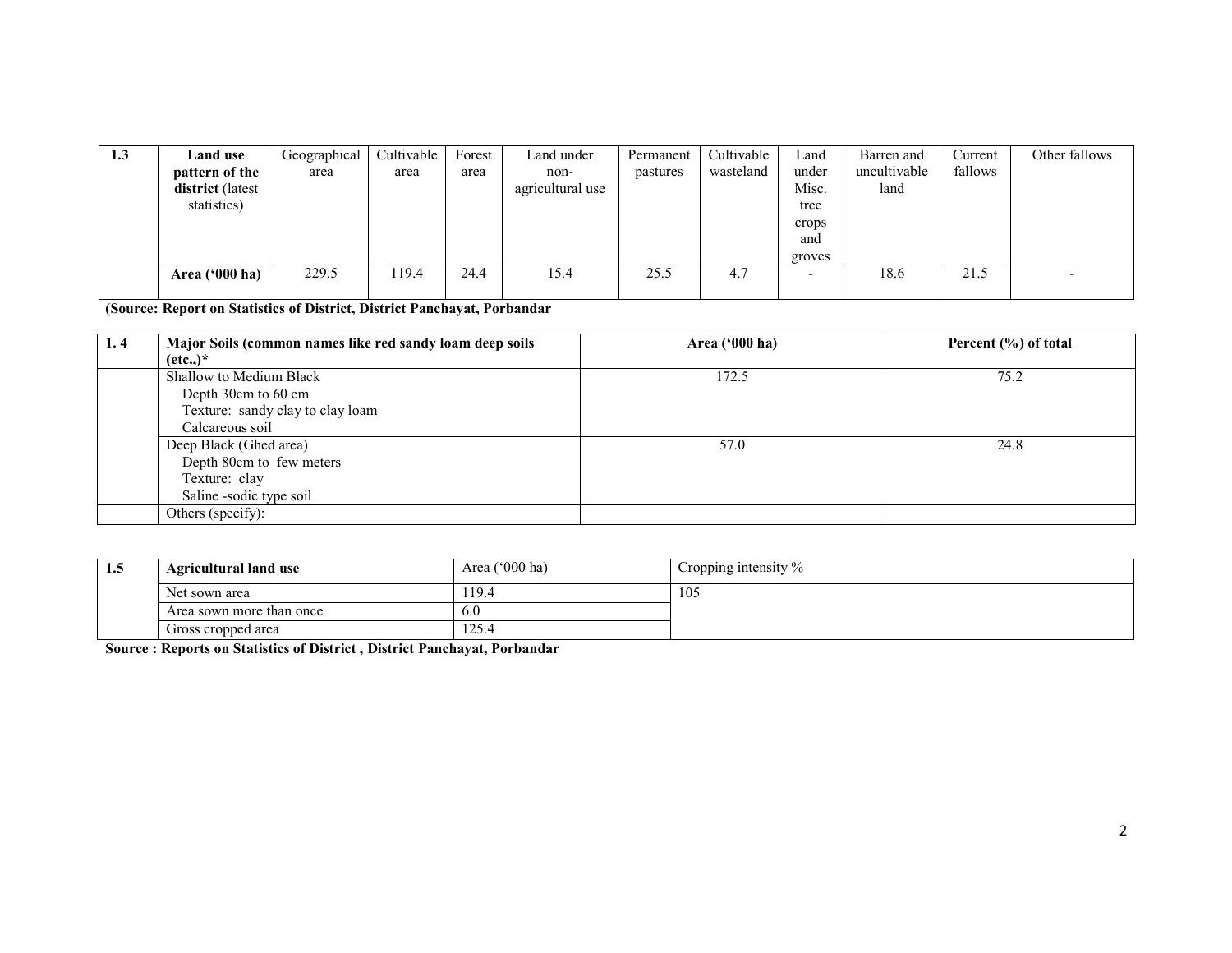| 1.6 | Irrigation                                                                                                                                              |                           | Area ('000 ha)                                  |                                                                                                                                          |  |  |  |  |
|-----|---------------------------------------------------------------------------------------------------------------------------------------------------------|---------------------------|-------------------------------------------------|------------------------------------------------------------------------------------------------------------------------------------------|--|--|--|--|
|     | Net irrigated area                                                                                                                                      |                           | 19.5                                            |                                                                                                                                          |  |  |  |  |
|     | Gross irrigated area                                                                                                                                    |                           | 19.5                                            |                                                                                                                                          |  |  |  |  |
|     | Rainfed area                                                                                                                                            |                           | 99.9                                            |                                                                                                                                          |  |  |  |  |
|     | <b>Sources of Irrigation</b>                                                                                                                            | Number                    | Area ('000 ha)                                  | Percentage of total irrigated area                                                                                                       |  |  |  |  |
|     | Canals                                                                                                                                                  |                           | 0.008                                           | 0.007                                                                                                                                    |  |  |  |  |
|     | Tanks                                                                                                                                                   |                           |                                                 |                                                                                                                                          |  |  |  |  |
|     | Open wells                                                                                                                                              | 20058                     | 19.5                                            | 14.3                                                                                                                                     |  |  |  |  |
|     | Bore wells                                                                                                                                              |                           |                                                 |                                                                                                                                          |  |  |  |  |
|     | Lift irrigation schemes                                                                                                                                 | L,                        | $\overline{a}$                                  |                                                                                                                                          |  |  |  |  |
|     | Micro-irrigation                                                                                                                                        |                           | 8.9                                             | Ø Source GGRC                                                                                                                            |  |  |  |  |
|     | Other sources (please specify)                                                                                                                          | $\overline{\phantom{0}}$  | $\overline{\phantom{a}}$                        |                                                                                                                                          |  |  |  |  |
|     | Total Irrigated Area                                                                                                                                    |                           | 28.4                                            |                                                                                                                                          |  |  |  |  |
|     | Pump sets                                                                                                                                               |                           |                                                 |                                                                                                                                          |  |  |  |  |
|     | No. of Tractors                                                                                                                                         |                           |                                                 |                                                                                                                                          |  |  |  |  |
|     | Groundwater availability and use* (Data<br>source: State/Central Ground water<br>Department /Board)                                                     | No. of blocks/<br>Tehsils | $(\%)$ area                                     | Quality of water (specify the problem<br>such as high levels of arsenic, fluoride,<br>saline etc) GW Development =89 %,<br>Semi critical |  |  |  |  |
|     | Over exploited                                                                                                                                          |                           | 49.2                                            | saline water                                                                                                                             |  |  |  |  |
|     | Critical                                                                                                                                                |                           |                                                 |                                                                                                                                          |  |  |  |  |
|     | Semi-critical                                                                                                                                           | 2                         | 50.8                                            | Fluoride, Nitrate content, saline water                                                                                                  |  |  |  |  |
|     | Safe                                                                                                                                                    |                           |                                                 |                                                                                                                                          |  |  |  |  |
|     | Wastewater availability and use                                                                                                                         | $\Omega$                  |                                                 |                                                                                                                                          |  |  |  |  |
|     | Ground water quality                                                                                                                                    |                           | Saline water with high TDS, Sea water intrusion |                                                                                                                                          |  |  |  |  |
|     | *over-exploited: groundwater utilization > 100%; critical: 90-100%; semi-critical: 70-90%; safe: <70%                                                   |                           |                                                 |                                                                                                                                          |  |  |  |  |
|     | (Source: (Report on Statistics of District, District Panchayat, Porbandar and Reports on GWR&IP in Gujarat, NWR, WS & Kalpsar Deptt., Govt. of Gujarat) |                           |                                                 |                                                                                                                                          |  |  |  |  |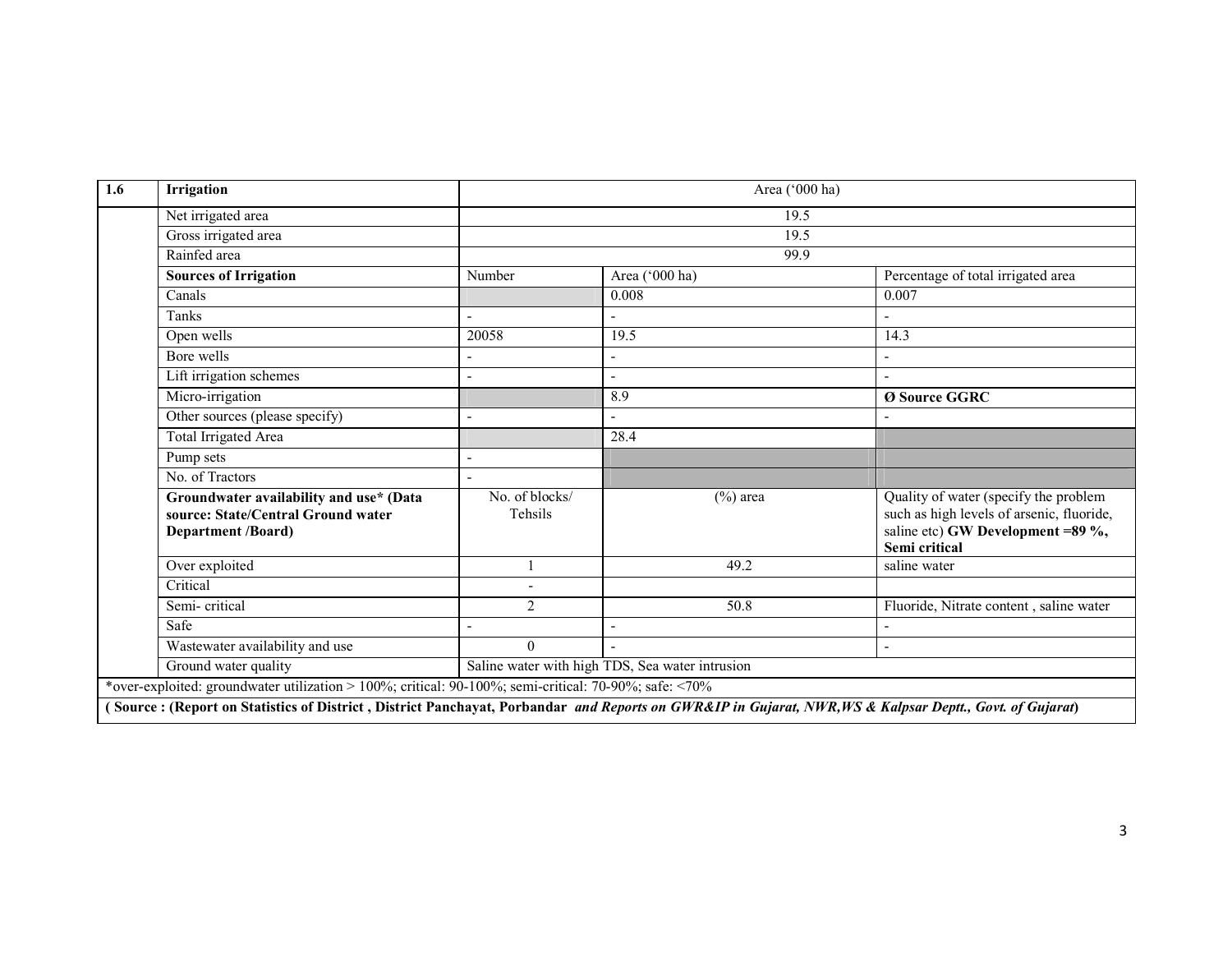| 1.7 | Major field crops cultivated |                          | Area ('000 ha) |              |                          |                          |                          |                          |                    |  |
|-----|------------------------------|--------------------------|----------------|--------------|--------------------------|--------------------------|--------------------------|--------------------------|--------------------|--|
|     |                              |                          | <b>Kharif</b>  |              |                          | Rabi                     |                          |                          |                    |  |
|     |                              | <b>Irrigated</b>         | Rainfed        | <b>Total</b> | <b>Irrigated</b>         | Rainfed                  | <b>Total</b>             | <b>Summer</b>            | <b>Grand</b> total |  |
|     | Groundnut                    |                          | 91.8           | 91.8         | $\overline{\phantom{0}}$ | $\overline{\phantom{0}}$ | $\overline{\phantom{0}}$ | 0.1                      | 91.9               |  |
|     | Gram                         | $\overline{\phantom{0}}$ | $\sim$         | -            | $\overline{\phantom{0}}$ | 14.1                     | 14.1                     |                          | 14.1               |  |
|     | Cotton                       | 3.8                      | 1.0            | 4.8          | $\overline{\phantom{a}}$ | $\overline{\phantom{0}}$ | $\overline{\phantom{0}}$ | $\overline{\phantom{0}}$ | 4.8                |  |
|     | Wheat                        |                          |                | 1.1          | $\overline{\phantom{a}}$ | $\overline{\phantom{0}}$ | $\overline{\phantom{a}}$ | $\overline{\phantom{0}}$ | 1.1                |  |
|     | Pearl Millet                 | 1.2                      | -              | -            | 1.2                      | $\overline{\phantom{0}}$ | $\overline{\phantom{0}}$ | $\overline{\phantom{a}}$ | 1.2                |  |

#### 1.7 Area under major field crops & horticulture (as per latest figures) (2008-09)

| S. No.        | Horticulture crops - Fruits            | Area ('000 ha) |
|---------------|----------------------------------------|----------------|
|               |                                        | Total          |
|               | Papaya                                 | 0.2            |
|               | Mango                                  | 0.2            |
|               | Sapota(Chiku)                          | 0.2            |
|               | Ber                                    | 0.05           |
|               | Citrus                                 | 0.02           |
|               | <b>Horticulture crops - Vegetables</b> | <b>Total</b>   |
|               | Onion                                  | 1.0            |
|               | Chilly                                 | 0.7            |
|               | Brinjal                                | 0.5            |
|               | <b>Medicinal and Aromatic crops</b>    | <b>Total</b>   |
|               | Fenugreek                              | 0.1            |
| <b>Spices</b> | Cumin                                  | 25.8           |
|               | Coriander                              | 1.0            |
|               | <b>Plantation crops</b>                | <b>Total</b>   |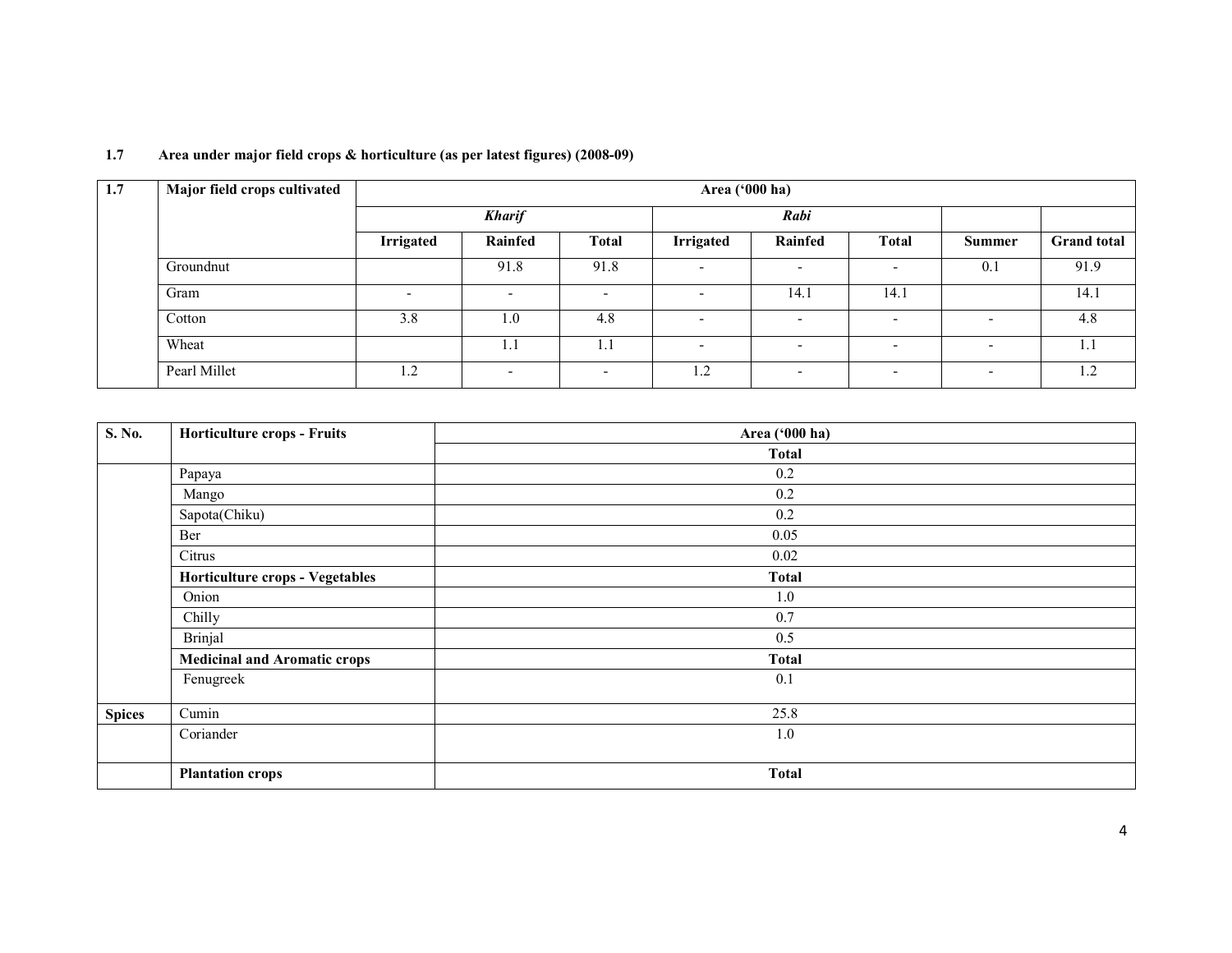|                     | Coconut                             | 0.6          |
|---------------------|-------------------------------------|--------------|
| Others<br>(Specify) | Eg., industrial pulpwood crops etc. | -            |
|                     | <b>Fodder crops</b>                 | <b>Total</b> |
|                     | Sorghum, Maize, Lucerne             | 17.6         |
|                     | Total fodder crop area              | 17.6         |
|                     | <b>Grazing land</b>                 | 25.5         |
|                     | Sericulture etc                     | -            |
|                     | Others (specify)                    | -            |

Others (specify)<br>
Data Source: *Jillani Ankdakiya Ruprekha* (Report on Statistics of District, District Panchayat, Porbandar and DAO and Dy. Director of Horticulture, Porbandar

| 1.8  | Livestock                                       |                          | <b>Male ('000)</b>       |                    | Female ('000)                                |                                                               | <b>Total ('000)</b>       |  |
|------|-------------------------------------------------|--------------------------|--------------------------|--------------------|----------------------------------------------|---------------------------------------------------------------|---------------------------|--|
|      | Non descriptive Cattle (local low yielding)     |                          | 51.6                     |                    | 31.5                                         |                                                               | 83.1                      |  |
|      | Crossbred cattle                                |                          | $\blacksquare$           |                    | $\blacksquare$                               |                                                               | $\overline{\phantom{a}}$  |  |
|      | Non descriptive Buffaloes (local low yielding)  | 5.7                      |                          | 66.6               |                                              | 72.3                                                          |                           |  |
|      | <b>Graded Buffaloes</b>                         | $\overline{\phantom{a}}$ |                          | ۰                  |                                              |                                                               |                           |  |
|      | Goat                                            |                          | 0.5                      |                    | 21.8                                         |                                                               | 22.3                      |  |
|      | Sheep                                           |                          | 0.5                      |                    | 22.1                                         |                                                               | 22.6                      |  |
|      | Others (Camel, Pig, Yak etc.)                   |                          | $\overline{\phantom{a}}$ |                    | $\overline{\phantom{a}}$                     |                                                               | 7.7                       |  |
|      | Commercial dairy farms (Number)                 |                          |                          |                    |                                              |                                                               | 105                       |  |
| 1.9  | <b>Poultry</b>                                  |                          | No. of farms             |                    | Total No. of birds ('000)                    |                                                               |                           |  |
|      | Commercial                                      |                          | 9                        |                    | 29                                           |                                                               |                           |  |
|      | Backyard                                        |                          | $\overline{0}$           |                    |                                              |                                                               |                           |  |
| 1.10 | Fisheries (Data source: Chief Planning Officer) |                          |                          |                    |                                              |                                                               |                           |  |
|      | A. Capture                                      |                          |                          |                    |                                              |                                                               |                           |  |
|      | i) Marine (Data Source: Fisheries Department)   | No. of fishermen         |                          | <b>Boats</b>       |                                              | <b>Nets</b>                                                   | <b>Storage facilities</b> |  |
|      |                                                 |                          | Mechanized               | Non-<br>mechanized | Mechanize<br>d (Trawl<br>nets, Gill<br>nets) | Non-<br>mechanized<br>(Shore Seines,<br>Stake & trap<br>nets) | (Ice plants etc.)         |  |
|      |                                                 | 33035                    | 4449                     | 133                | 95970                                        |                                                               | 97                        |  |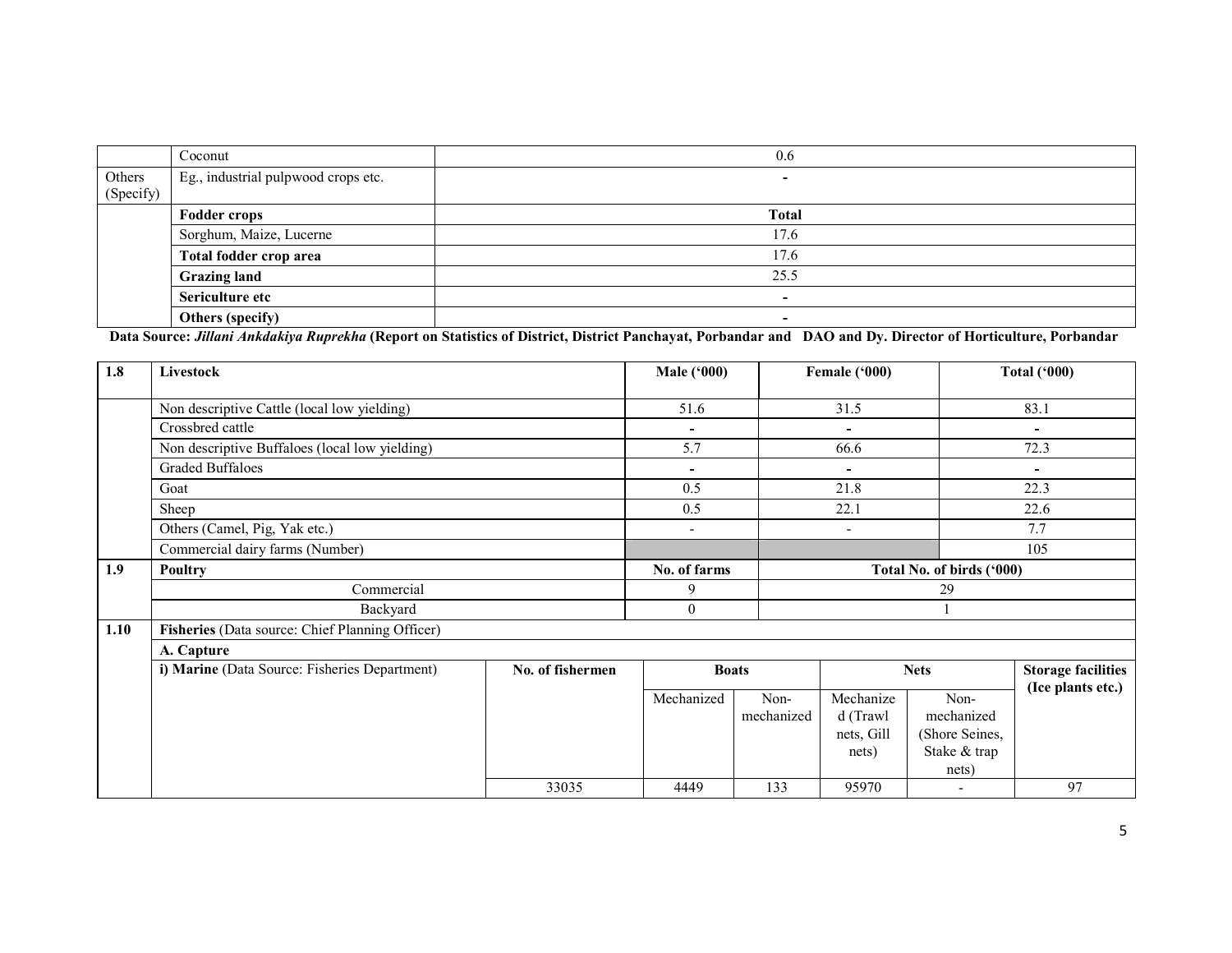| ii) Inland (Data Source: Fisheries Department)                  | No. Farmer owned ponds | <b>No. of Reservoirs</b> | No. of village tanks          |
|-----------------------------------------------------------------|------------------------|--------------------------|-------------------------------|
|                                                                 |                        |                          | 25                            |
| <b>B.</b> Culture                                               |                        |                          |                               |
| i) Brackish water (Data Source: MPEDA/ Fisheries<br>Department) | Water Spread Area (ha) | Yield (t/ha)             | <b>Production ('000 tons)</b> |
|                                                                 | 0.7                    |                          | 0.001                         |
| ii) Fresh water (Data Source: Fisheries Department)             |                        |                          |                               |
| <b>Others</b>                                                   |                        |                          |                               |

Source: Jillani Ankdakiya Ruprekha (Report on Statistics of District, District Panchayat, Porbandar and Reports of Department of Animal Husbandry and Fisheries, Govt. of Gujarat.

#### 1.11 Production and Productivity of major crops (Average of last 5 years: 2004 to 2009)

| 1.11 | Name of   |                          | <b>Kharif</b>                                                             | Rabi                     |                         | <b>Summer</b>            |                          | <b>Total</b>          |                         | Crop                                   |
|------|-----------|--------------------------|---------------------------------------------------------------------------|--------------------------|-------------------------|--------------------------|--------------------------|-----------------------|-------------------------|----------------------------------------|
|      | crop      | Production<br>(000 t)    | Productivity<br>(kg/ha)                                                   | Production<br>(000 t)    | Productivity<br>(kg/ha) | Production<br>(000 t)    | Productivity<br>(kg/ha)  | Production<br>(000 t) | Productivity<br>(kg/ha) | residue<br>as fodder<br>(000)<br>tons) |
|      |           |                          | Major Field crops (Crops to be identified based on total acreage)         |                          |                         |                          |                          |                       |                         |                                        |
|      | Groundnut | 126.4                    | 1375                                                                      | $\overline{\phantom{0}}$ |                         | $\overline{\phantom{a}}$ |                          | 126.4                 | 1375                    | 189.7                                  |
|      | Gram      |                          |                                                                           | 20.1                     | 1417                    | $\overline{\phantom{a}}$ |                          | 21.0                  | 1417                    | 25.7                                   |
|      | Cotton    | 9.0                      | 1875                                                                      |                          |                         |                          |                          | 9.0                   | 1875                    |                                        |
|      | Wheat     |                          |                                                                           | 3.3                      | 2875                    |                          |                          | 3.3                   | 2875                    | 4.0                                    |
|      | Sorghum   | 8.7                      | 1287                                                                      |                          |                         |                          |                          | 8.7                   | 1287                    | 10.6                                   |
|      |           |                          | Major Horticultural crops (Crops to be identified based on total acreage) |                          |                         |                          |                          |                       |                         |                                        |
|      | Cumin     | $\overline{\phantom{0}}$ | $\overline{\phantom{0}}$                                                  | 25.8                     | 858                     | $\overline{\phantom{0}}$ |                          | 25.8                  | 858                     | $\overline{\phantom{0}}$               |
|      | Coriander | $\overline{\phantom{0}}$ | $\overline{\phantom{0}}$                                                  | 1.0                      | 1500                    | $\overline{\phantom{a}}$ | $\overline{\phantom{a}}$ | 1.0                   | 1500                    | -                                      |
|      | Onion     | $\overline{\phantom{0}}$ | -                                                                         | 1.0                      | 3600                    | $\overline{\phantom{a}}$ | $\overline{\phantom{a}}$ | 1.0                   | 3600                    | $\overline{\phantom{0}}$               |

Data Source: *Jillani Ankdakiya Ruprekha* (Report on Statistics of District, District Panchayat, Porbandar and DAO and Dy. Director of Horticulture, Porbandar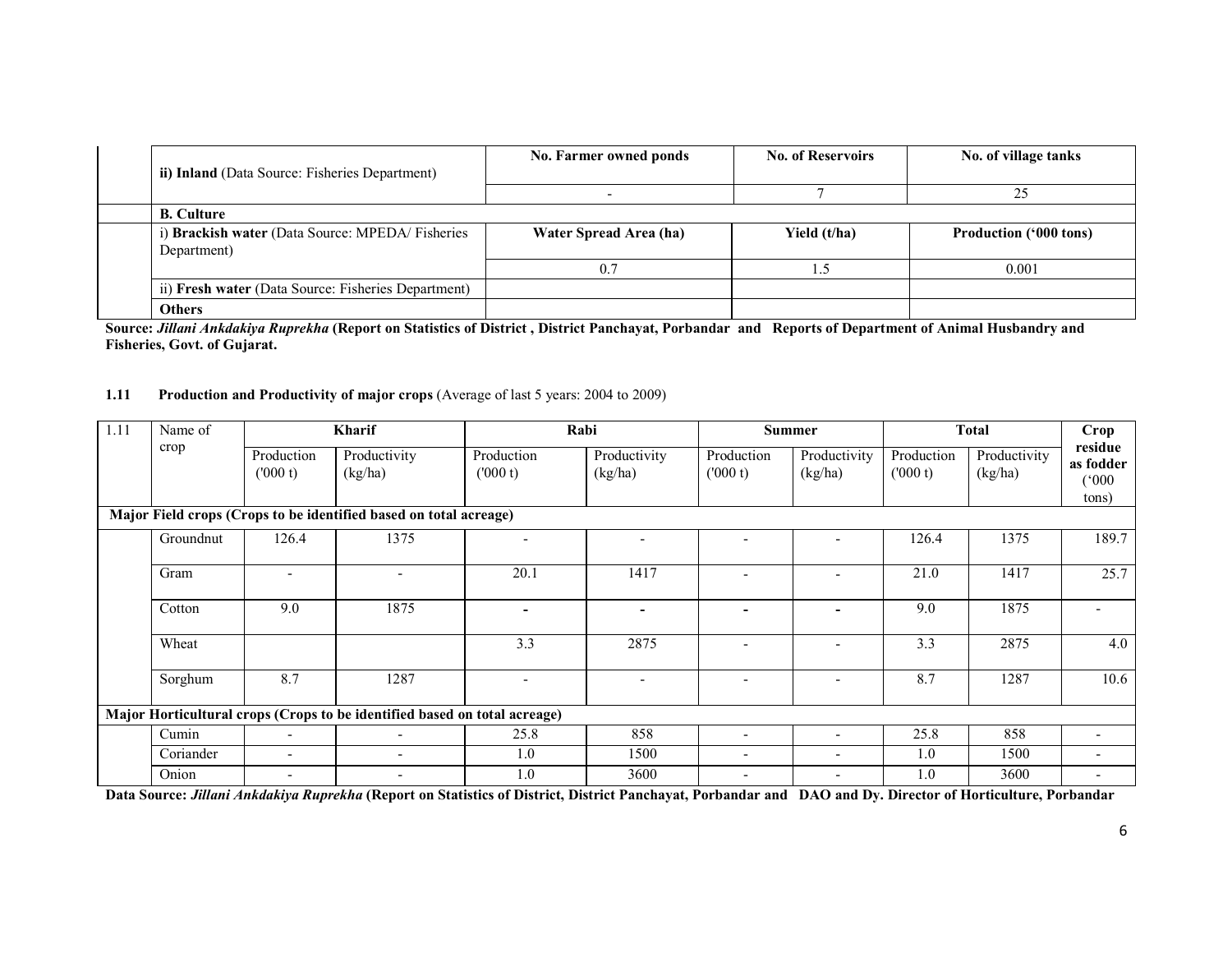| 1.12 | Sowing window for 5<br>major field crops | Groundnut                                                       | Cotton                   | Wheat                                 | Cumin                    | Gram                                          |
|------|------------------------------------------|-----------------------------------------------------------------|--------------------------|---------------------------------------|--------------------------|-----------------------------------------------|
|      |                                          |                                                                 |                          |                                       |                          |                                               |
|      | Kharif-Rainfed                           | $2nd$ week of June to 1 <sup>st</sup> week   $2nd$ week of June |                          |                                       | $\overline{\phantom{a}}$ |                                               |
|      |                                          | of July                                                         | to $2^{nd}$ week of July |                                       |                          |                                               |
|      | Kharif-Irrigated                         | $4th$ week of May to $2nd$                                      | $4th$ week of May to     |                                       |                          |                                               |
|      |                                          | week of June                                                    | $2nd$ week of June       |                                       |                          |                                               |
|      | Rabi-Rainfed                             |                                                                 |                          |                                       |                          | $3rd$ week of Oct. to 4 <sup>th</sup> week of |
|      |                                          |                                                                 |                          |                                       |                          | Nov.                                          |
|      | Rabi-Irrigated                           |                                                                 |                          | $2nd$ week of Nov. to 4 <sup>th</sup> | $2^{nd}$ week of         | -                                             |
|      |                                          |                                                                 |                          | week of Nov.                          | Nov. to $4th$            |                                               |
|      |                                          |                                                                 |                          |                                       | week of Nov.             |                                               |

| 1.13 | What is the major contingency the district is prone to?                                 | Regular | <b>Occasional</b> | <b>None</b> |
|------|-----------------------------------------------------------------------------------------|---------|-------------------|-------------|
|      | Drought                                                                                 |         |                   |             |
|      | Flood                                                                                   |         |                   |             |
|      | Cyclone                                                                                 |         |                   |             |
|      | Hail storm                                                                              |         |                   |             |
|      | Heat wave                                                                               |         |                   |             |
|      | Cold wave                                                                               |         |                   |             |
|      | Frost                                                                                   |         |                   |             |
|      | Sea water intrusion (in Porbandar Taluka)                                               |         |                   |             |
|      | Pests and disease outbreak (specify)<br>Pests-Aphid, Jasid, Thrips, White fly&Fruit fly |         |                   |             |
|      | Diseases-Powdery Mildew, Rust, Leaf spot, Tikka & Downy Mildew                          |         |                   |             |

| 1.14 | Include Digital maps of the district for | Location map of district within State as Annexure I | Enclosed: Yes |
|------|------------------------------------------|-----------------------------------------------------|---------------|
|      |                                          | Mean annual rainfall as Annexure 2                  | Enclosed: Yes |
|      |                                          | Soil map as Annexure 3                              | Enclosed: Yes |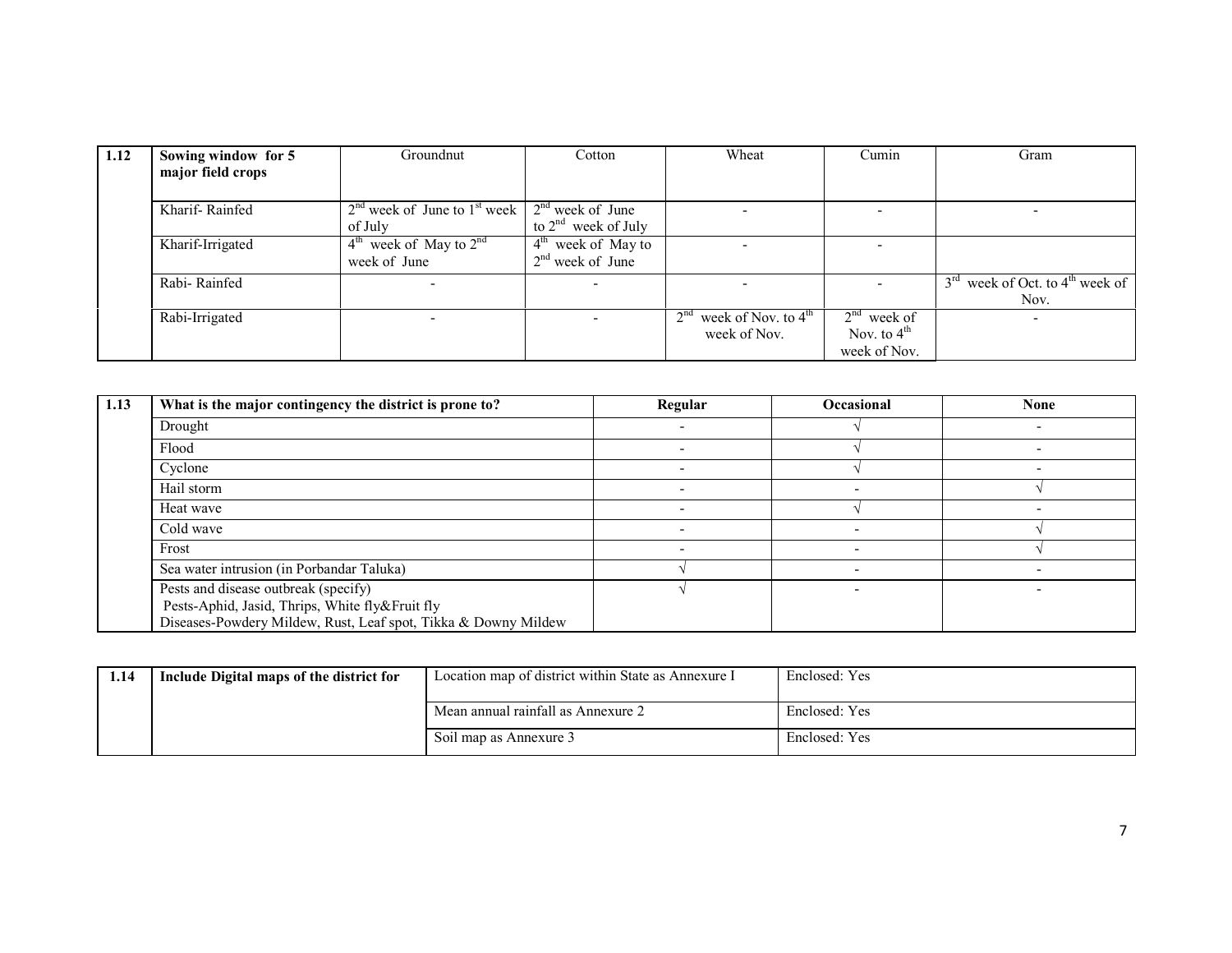#### 2.0 Strategies for weather related contingencies

#### 2.1 Drought

#### 2.1.1 Rainfed situation

| <b>Condition</b>                                         |                                   |                                        |                                                       | <b>Suggested Contingency measures</b> |                                     |
|----------------------------------------------------------|-----------------------------------|----------------------------------------|-------------------------------------------------------|---------------------------------------|-------------------------------------|
| <b>Early season</b><br>drought<br>(delayed onset)        | <b>Major Farming</b><br>situation | Normal Crop/<br><b>Cropping system</b> | Change in crop / cropping<br>system including variety | <b>Agronomic measures</b>             | <b>Remarks</b> on<br>Implementation |
| Delay by 2                                               | Shallow to Medium                 | Groundnut                              | No Change                                             | Normal                                | NA                                  |
| weeks (June 4 <sup>th</sup><br>$\mathbf{w}\mathbf{k})^*$ | <b>Black</b>                      | Pearl millet                           | No Change                                             | Normal                                |                                     |
|                                                          |                                   | Sorghum                                | No Change                                             | Normal                                |                                     |
|                                                          | Deep Black<br>(Ghed area)         | Cotton Dhumad                          | No Change                                             | Normal                                | NA                                  |
|                                                          |                                   | Sorghum (Gundhari)                     | No Change                                             | Normal                                |                                     |

| <b>Condition</b>                                  |                                   |                                                             |                                                                                                                                        | <b>Suggested Contingency measures</b>                                                                                                                                                             |                                                                                                                                                                                   |
|---------------------------------------------------|-----------------------------------|-------------------------------------------------------------|----------------------------------------------------------------------------------------------------------------------------------------|---------------------------------------------------------------------------------------------------------------------------------------------------------------------------------------------------|-----------------------------------------------------------------------------------------------------------------------------------------------------------------------------------|
| <b>Early season</b><br>drought (delayed<br>onset) | <b>Major Farming</b><br>situation | <b>Normal Crop/cropping</b><br>system                       | Change in crop/cropping system                                                                                                         | <b>Agronomic measures</b>                                                                                                                                                                         | <b>Remarks</b> on<br>Implementation                                                                                                                                               |
| Delay by 4 weeks<br>(July $2^{nd}$ wk)            | Shallow to Medium<br><b>Black</b> | Groundnut (Spreading<br>$&$ Semi spreading)<br>Pearl millet | Bunch variety GG-2/GG-5/ GG-<br>7/Semi spreading variety G-20 of<br>groundnut<br>GAU-CH-1, GCH-6<br>Castor<br>Pigeon pea GT-100, BDN-2 | Keep 45 cm and 60 cm row<br>spacing for bunch and semi<br>spreading ground nut,<br>respectively. Other practices<br>will be as such.<br>(As per crop change, follow the<br>package of practices.) | for<br>quality<br>seed<br>Agencies<br>National<br>Seed<br>supply<br>are<br>Corporation (NSC), Gujarat<br>Seed<br>State<br>Corporation<br>$(GSSC)$ .<br>University,<br>Gujcomasol. |
|                                                   |                                   | Sorghum                                                     | Sorghum GFS-4 &5, Gundhari,<br>$S-1049$<br>No Change                                                                                   | Normal                                                                                                                                                                                            |                                                                                                                                                                                   |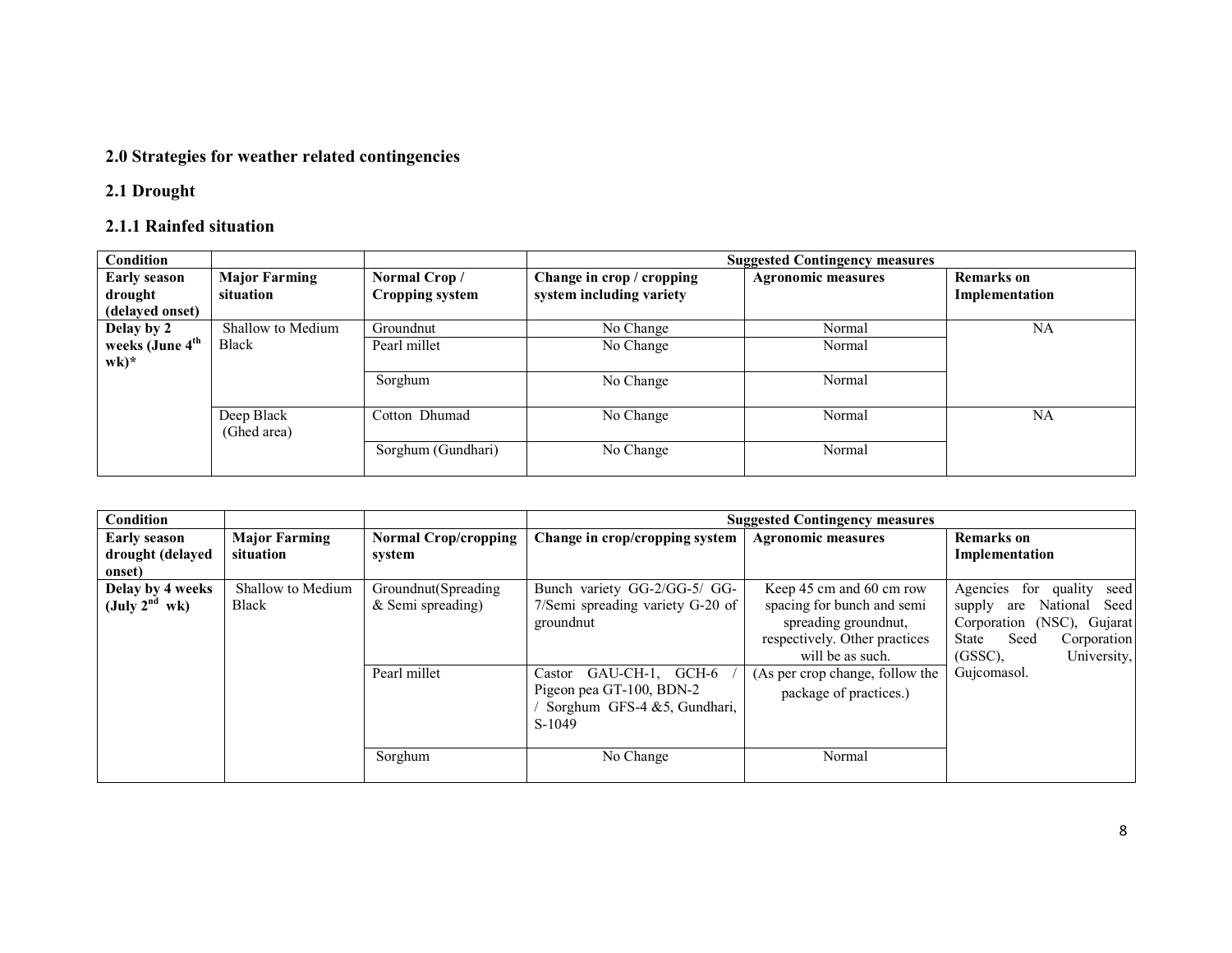| Deep Black<br>(Ghed area) | Cotton Dhumad      | No Change | Normal |  |
|---------------------------|--------------------|-----------|--------|--|
|                           | Sorghum (Gundhari) | No Change | Normal |  |

| <b>Early season</b>          | <b>Major Farming</b> | Normal Crop/             | Change in crop / cropping                                       | <b>Agronomic measures</b>     | <b>Remarks</b> on                  |
|------------------------------|----------------------|--------------------------|-----------------------------------------------------------------|-------------------------------|------------------------------------|
| drought (delayed             | situation            | Cropping system          | system including variety                                        |                               | Implementation                     |
| onset)                       |                      |                          |                                                                 |                               |                                    |
| Delay by 6 weeks             | Shallow to Medium    | Groundnut(Spreading $\&$ | Green Gram (Guj. Mag-4, K-85/                                   | Keep 45 cm and 60 cm row      | for quality<br>Agencies<br>seed    |
| 4 <sup>th</sup> Week of July | <b>Black</b>         | Semi spreading)          | Sesame Purva-1/Sorghum GFS-                                     | spacing for bunch and semi    | National<br>Seed<br>supply<br>are  |
|                              |                      |                          | 4&5, Gundhari, S-1049/ Castor                                   | spreading ground nut,         | Corporation (NSC), Gujarat         |
|                              |                      |                          | $GAU-CH-1$ , $GCH-6$<br>Pigeon                                  | respectively. Other practices | State Seed<br>Corporation          |
|                              |                      |                          | pea, BDN-2, Cotton<br>G cot                                     | will be as such.              | University,<br>$(GSSC)$ .          |
|                              |                      |                          | 13, 15, 21                                                      |                               | Gujcomasol.                        |
|                              |                      | Pearl millet             | Green Gram (Variety Guj. Mug-4) (As per crop change, follow the |                               | Supply of quality seed from        |
|                              |                      |                          | Black Gram (Guj. Udad-1, T-9)                                   | package of practices.)        | NSC, GSSC, SAU, and zero           |
|                              |                      | Sorghum (Gundhari)       | and/or<br>such<br>Sorghum<br>As.                                | -do-                          | till seed drill, seed dressing     |
|                              |                      |                          | (Fodder GFS 4,5)                                                |                               | Spayers<br>$\alpha$<br>equipments, |
|                              | Deep Black (Ghed     | Cotton (Dhumad)          | No Change                                                       |                               | from<br>dusters<br>government      |
|                              | area)                |                          |                                                                 |                               | like<br>(Implements)<br>schemes    |
|                              |                      | Sorghum (Gundhari)       | No Change                                                       |                               | seed drill, seed dressing are      |
|                              |                      |                          |                                                                 |                               | available in Rajkot).              |

| Condition               |                      |                             | <b>Suggested Contingency measures</b> |                               |                                     |
|-------------------------|----------------------|-----------------------------|---------------------------------------|-------------------------------|-------------------------------------|
| Early season            | <b>Major Farming</b> | <b>Normal Crop/cropping</b> | Change in crop/cropping               | <b>Agronomic measures</b>     | <b>Remarks</b> on                   |
| drought (delayed        | situation            | svstem                      | svstem                                |                               | Implementation                      |
| onset)                  |                      |                             |                                       |                               |                                     |
| Delay by 8 weeks        | Shallow to Medium    | Groundnut (Spreading)       | Sesame Purva-1/Sorghum GFS-           | Keep 45 cm and 60 cm row      | seed<br>quality<br>Agencies<br>for  |
| 2 <sup>nd</sup> Week of | <b>Black</b>         | & Semi spreading)           | Gundhari, S-1049/ Castor<br>4&5.      | spacing for bunch and semi    | National Seed<br>are<br>supply      |
| August                  |                      |                             | GAU-CH-1, GCH-5                       | spreading ground nut,         | Gujarat<br>$(NSC)$ ,<br>Corporation |
|                         |                      |                             |                                       | respectively. Other practices | Seed<br>State<br>Corporation        |
|                         |                      |                             |                                       | will be as such.              | University,<br>$(GSSC)$ .           |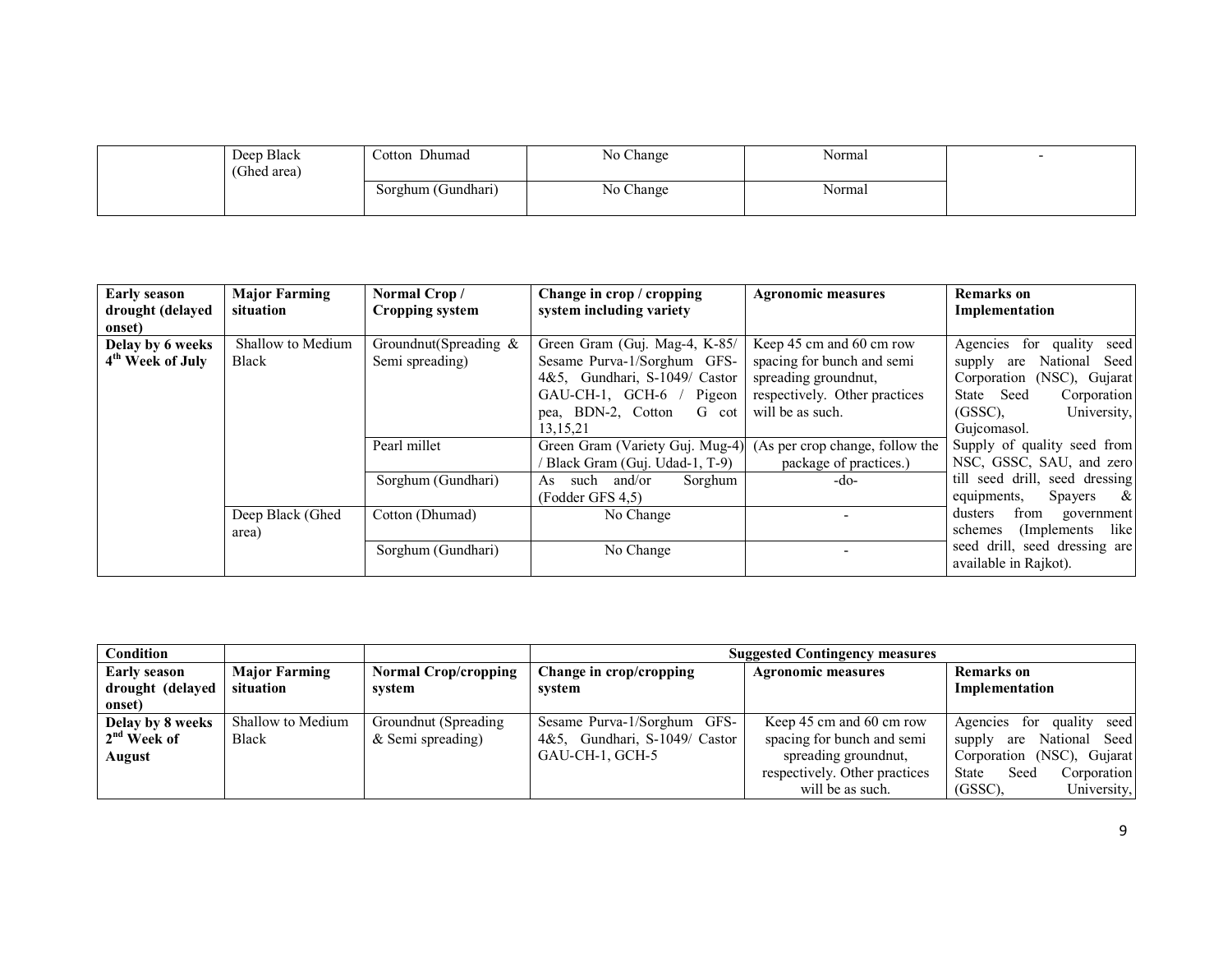|                  | Pearl millet       | Gundhari,<br>Sorghum<br>GFS-4&5. | (As per crop change, follow the | Gujcomasol.                    |
|------------------|--------------------|----------------------------------|---------------------------------|--------------------------------|
|                  |                    | GAU-CH-1.<br>$S-1049/$<br>Castor | package of practices.)          | Supply of quality seed from    |
|                  |                    | GCH-5                            |                                 | NSC, GSSC, SAU, and zero       |
|                  |                    |                                  |                                 | till seed drill, seed dressing |
|                  | Sorghum (Gundhari) | No change                        |                                 | equipments, Spayers $\&$       |
| Deep Black (Ghed | Cotton Dhumad      | Sorghum(Fodder GFS 4,5)          | (As per crop change, follow the | dusters from government        |
| area)            |                    | Sorghum (Gundhari)               | package of practices.)          | schemes (Implements like seed) |
|                  | Sorghum (Gundhari) | No change                        |                                 | drill, seed dressing are       |
|                  |                    |                                  |                                 | available in Rajkot).          |

| Condition                                                                                     |                                   |                                       |                                                              | <b>Suggested Contingency measures</b>                                                                                                                  |                                                                                                                                                           |
|-----------------------------------------------------------------------------------------------|-----------------------------------|---------------------------------------|--------------------------------------------------------------|--------------------------------------------------------------------------------------------------------------------------------------------------------|-----------------------------------------------------------------------------------------------------------------------------------------------------------|
| Early season<br>drought (Normal<br>onset)                                                     | <b>Major Farming</b><br>situation | <b>Normal Crop/cropping</b><br>system | Crop management                                              | Soil nutrient & moisture<br>conservation measures                                                                                                      | <b>Remarks</b> on<br>Implementation                                                                                                                       |
| <b>Normal onset</b><br>followed by 15-20<br>days dry spell<br>after sowing<br>leading to poor | Shallow to Medium<br>Black        | Groundnut                             | Gap filling                                                  | Inter tilling to fill soil cracks,<br>mulching with wheat straw or<br>shredded cotton stalk Mulching<br>(Plastic film 25 micron, $\sim$ 200<br>kg/ha.) | Supply<br>of<br>film<br>plastic<br>through<br>schemes.<br>govt.<br>shredding<br>Cotton<br>stock<br>machine which available in<br>Jasdan Village of Rajkot |
| germination/crop<br>stand etc.                                                                |                                   | Pearl millet<br>Sorghum               | Thinning to maintain 10 cm<br>plant to plant spacing<br>-do- | -do-<br>$-do-$                                                                                                                                         | district to be supplied by<br>Govt.                                                                                                                       |
|                                                                                               | Deep Black (Ghed                  | Cotton                                | Gap filling                                                  | $-do-$                                                                                                                                                 |                                                                                                                                                           |
|                                                                                               | area)                             | Sorghum                               | Thinning to maintain 10 cm<br>plant to plant spacing         | $-do-$                                                                                                                                                 |                                                                                                                                                           |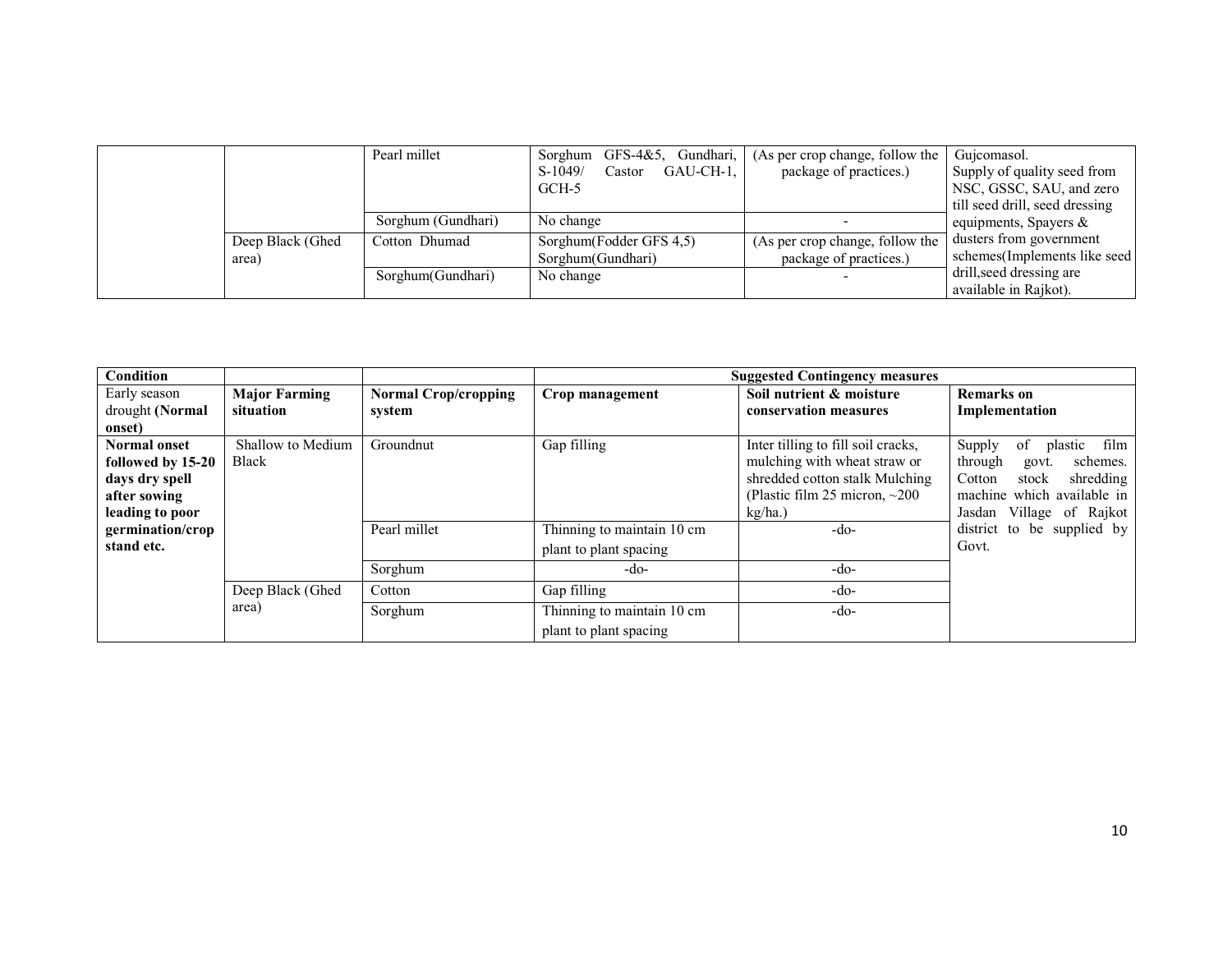| <b>Condition</b>            |                           |                             |                                                                                                                                                                                                                                             | <b>Suggested Contingency measures</b>                                                             |                                                                                                                                                                             |
|-----------------------------|---------------------------|-----------------------------|---------------------------------------------------------------------------------------------------------------------------------------------------------------------------------------------------------------------------------------------|---------------------------------------------------------------------------------------------------|-----------------------------------------------------------------------------------------------------------------------------------------------------------------------------|
| <b>Mid season</b>           | <b>Major Farming</b>      | <b>Normal Crop/cropping</b> | Crop management                                                                                                                                                                                                                             | Soil nutrient & moisture                                                                          | <b>Remarks</b> on                                                                                                                                                           |
| drought (long<br>dry spell, | situation                 | system                      |                                                                                                                                                                                                                                             | conservation measures                                                                             | Implementation                                                                                                                                                              |
| consecutive 2               |                           |                             |                                                                                                                                                                                                                                             |                                                                                                   |                                                                                                                                                                             |
| weeks rainless              |                           |                             |                                                                                                                                                                                                                                             |                                                                                                   |                                                                                                                                                                             |
| $(>2.5$ mm)                 |                           |                             |                                                                                                                                                                                                                                             |                                                                                                   |                                                                                                                                                                             |
| period)<br>At vegetative    | Shallow to Medium         | Groundnut                   | Weeding/Thinning<br>Protection                                                                                                                                                                                                              | Mulching with wheat straw or                                                                      | Supply of plastic film and                                                                                                                                                  |
| stage                       | <b>Black</b>              |                             | against sucking pests (To<br>control Jassid spraying methyle-<br>o-demeton $\omega$ 10 ml / 10 lit.<br>water or dimetheote $@10$ ml/<br>10 lit water), life saving<br>irrigation if possible                                                | crushed cotton stalk. Mulching<br>(Plastic film 25 micron, $\sim$ 200<br>kg/ha.)<br>Inter tilling | pesticides<br>through<br>govt.<br>schemes.<br>Ensure electric<br>life saving<br>supply for<br>irrigation by Electricity<br>Supply Board of State                            |
|                             |                           | Pearl millet                | Weeding/ Thinning to maintain<br>10 cm plant to plant spacing<br>life saving irrigation if possible                                                                                                                                         | Inter tilling. Spray $1\overline{6}$ N<br>through urea after relief of<br>drought.                | $-do-$                                                                                                                                                                      |
|                             |                           | Sorghum                     | $-do-$                                                                                                                                                                                                                                      | Inter tilling. Spray $1 \sqrt[9]{\ }$ N<br>through urea after relief of<br>drought.               | $-do-$                                                                                                                                                                      |
|                             | Deep Black (Ghed<br>area) | Cotton                      | Weeding<br>Life<br>saving<br>Irrigation if possible<br>Protection<br>sucking<br>against<br>(To)<br>control<br>Jassid<br>pests<br>spraying methyle-o-demeton $(a)$<br>10 ml $/$ 10 lit.<br>water or<br>dimetheote $@10$ ml/ 10 lit<br>water) | Mulching@ 5t/ha Bio waste if<br>possible<br>Avoid top dressing of urea                            |                                                                                                                                                                             |
|                             |                           | Sorghum                     | Weeding/ Thinning to maintain<br>10 cm plant to plant spacing<br>life saving irrigation if possible                                                                                                                                         | Inter tilling. Spray 1 % N<br>through urea after relief of<br>drought.                            | Supply of plastic film and<br>through<br>pesticides<br>govt.<br>Ensure electric<br>schemes.<br>supply for life saving<br>irrigation by Electricity<br>Supply Board of State |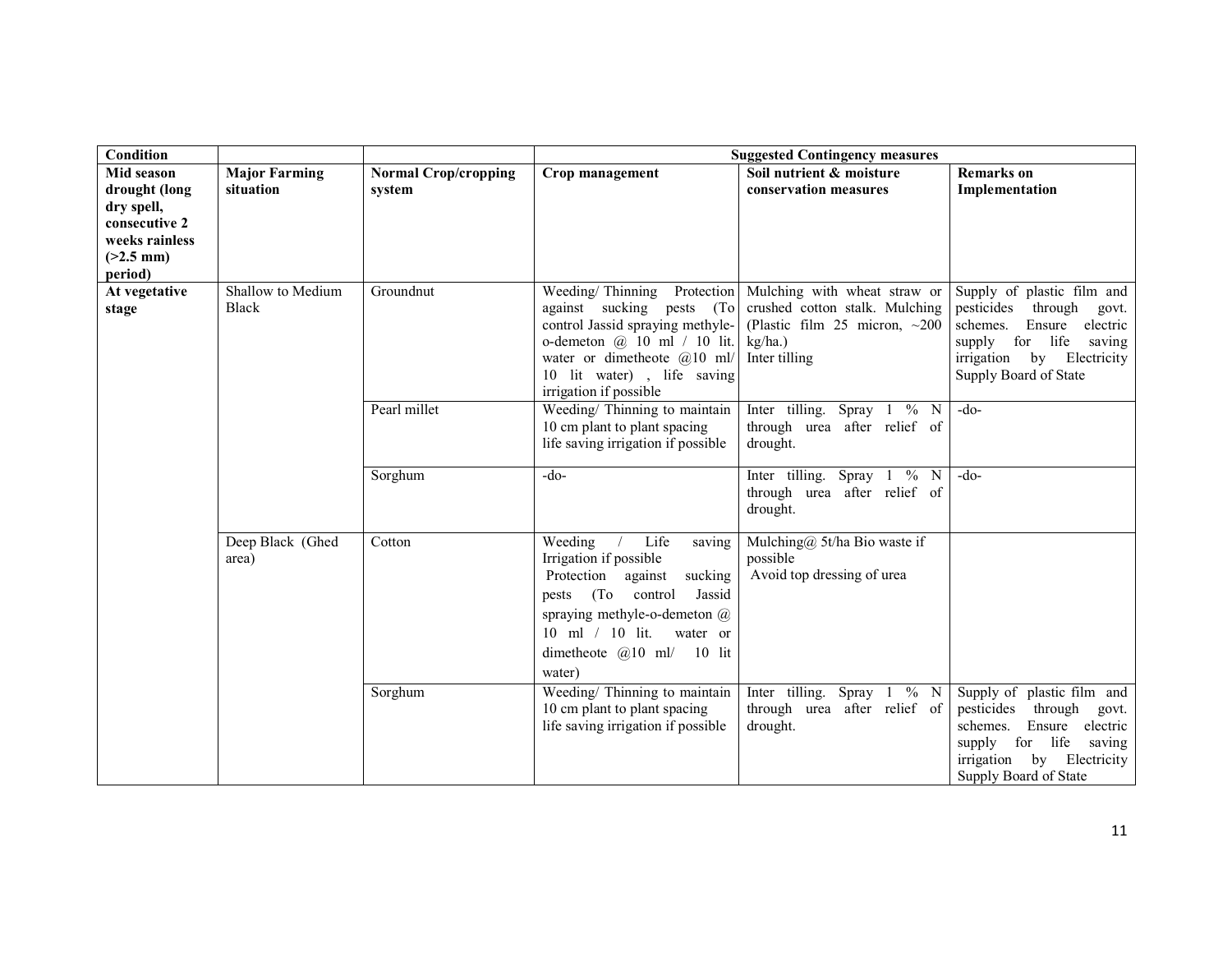| <b>Condition</b>                          |                                   |                                       | <b>Suggested Contingency measures</b>                                                                                                                                                              |                                                                             |                                                                                            |
|-------------------------------------------|-----------------------------------|---------------------------------------|----------------------------------------------------------------------------------------------------------------------------------------------------------------------------------------------------|-----------------------------------------------------------------------------|--------------------------------------------------------------------------------------------|
| Mid season<br>drought (long<br>dry spell) | <b>Major Farming</b><br>situation | <b>Normal Crop/cropping</b><br>system | Crop management                                                                                                                                                                                    | Soil nutrient & moisture<br>conservation measures                           | <b>Remarks</b> on<br>Implementation <sup>e</sup>                                           |
| At flowering/<br>fruiting stage           | Shallow to Medium<br><b>Black</b> | Groundnut                             | if<br>irrigation<br>Supplemental<br>possible followed by weeding.                                                                                                                                  | $\blacksquare$                                                              | Ensure electric supply for<br>Electricity<br>irrigation<br>$-$ by<br>Supply Board of State |
|                                           |                                   | Pearl millet                          | Supplemental<br>irrigation<br>if<br>possible.<br>Harvest non flowering plants<br>for fodder purpose if water is<br>not available                                                                   | Inter tilling, Top dressing of N<br>through urea after relief of<br>drought | $-do-$                                                                                     |
|                                           |                                   | Sorghum                               | $-do-$                                                                                                                                                                                             | Inter tilling, Top dressing of N<br>through urea after relief of<br>drought | $-do-$                                                                                     |
|                                           | Deep Black (Ghed<br>area)         | Cotton                                | Weeding<br>Supplemental Irrigation<br>Protection against sucking pests<br>(To control Jassid spraying<br>methyle-o-demeton @ 10 ml /<br>10 lit. water or dimetheote<br>$(a)$ 10 ml/ 10 lit. water) | Avoid top dressing of urea                                                  | $-do-$                                                                                     |
|                                           |                                   | Sorghum                               | Supplemental<br>irrigation<br>if<br>possible.<br>Harvest non flowering plants<br>for fodder purpose if water is<br>not available                                                                   | Inter tilling, Top dressing of N<br>through urea after relief of<br>drought | $-do-$                                                                                     |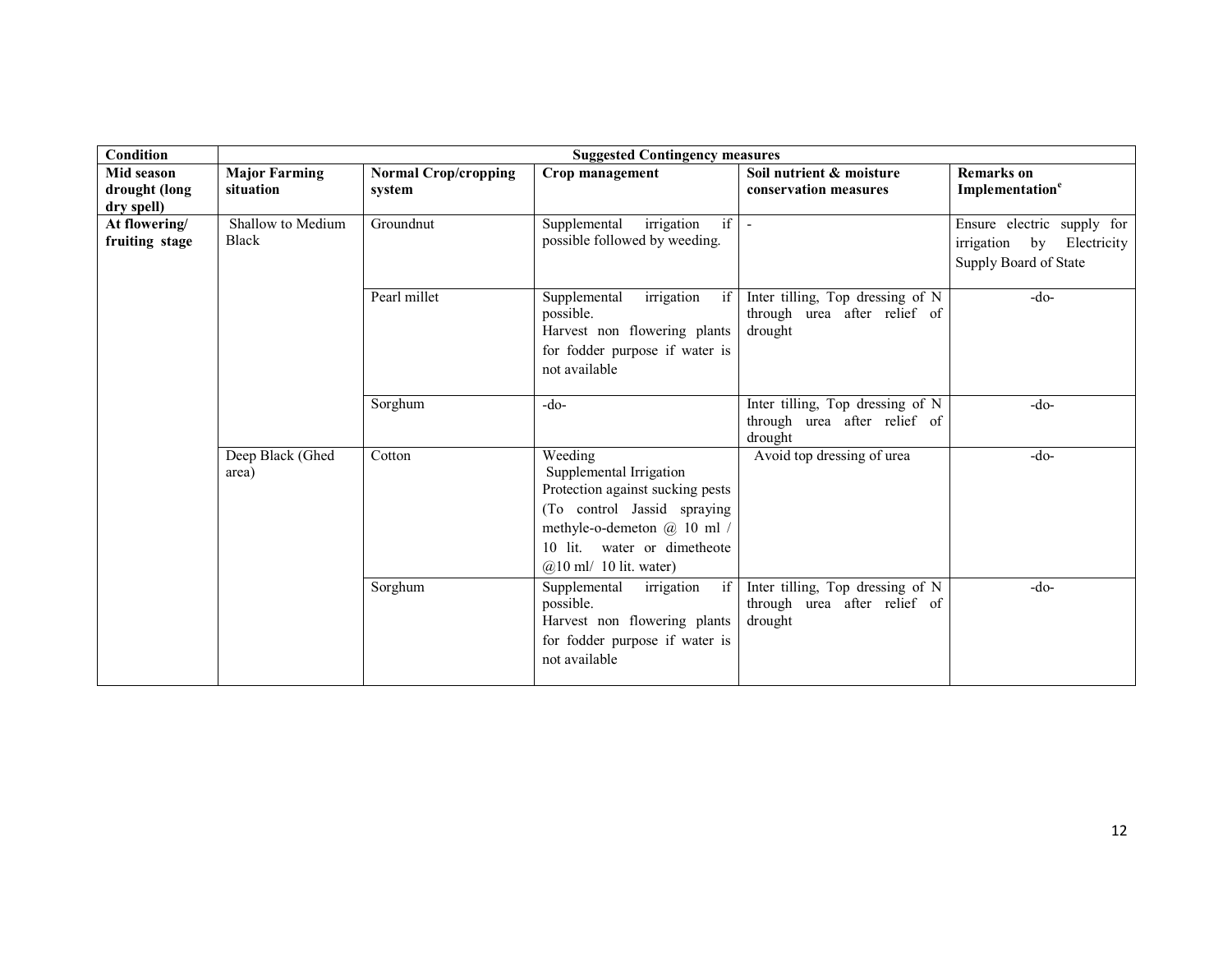| <b>Condition</b>          |                      |                             | <b>Suggested Contingency measures</b>     |                            |                             |
|---------------------------|----------------------|-----------------------------|-------------------------------------------|----------------------------|-----------------------------|
| <b>Terminal</b>           | <b>Major Farming</b> | <b>Normal Crop/cropping</b> | Crop management                           | Soil nutrient & moisture   | <b>Remarks</b> on           |
| drought                   | situation            | system                      |                                           | conservation measures      | Implementation              |
| (Early                    |                      |                             |                                           |                            |                             |
| withdrawal of<br>monsoon) |                      |                             |                                           |                            |                             |
|                           | Shallow to Medium    | Groundnut                   | irrigation<br>if<br>Life<br>saving        |                            | Ensure electric supply for  |
|                           | <b>Black</b>         |                             | possible.                                 |                            | life saving irrigation by   |
|                           |                      |                             |                                           |                            | Electricity Supply Board of |
|                           |                      |                             |                                           |                            | State                       |
|                           |                      |                             |                                           |                            |                             |
|                           |                      | Pearl millet                | Supplemental irrigation if                |                            | $-do-$                      |
|                           |                      |                             | possible.                                 |                            |                             |
|                           |                      |                             | Harvest non flowering plants              |                            |                             |
|                           |                      |                             | for fodder purpose if water is            |                            |                             |
|                           |                      |                             | not available.                            |                            |                             |
|                           |                      |                             |                                           |                            |                             |
|                           |                      | Sorghum                     | Supplemental irrigation if                |                            | $-do-$                      |
|                           |                      |                             | possible.<br>Harvest non flowering plants |                            |                             |
|                           |                      |                             | for fodder purpose if water is            |                            |                             |
|                           |                      |                             |                                           |                            |                             |
|                           |                      |                             | not available.                            |                            |                             |
|                           | Deep Black (Ghed     | Cotton                      | Harvest mature bolls                      | Inter tilling              |                             |
|                           | area)                |                             | Irrigation if possible                    | Avoid top dressing of urea |                             |
|                           |                      | Sorghum                     | Supplemental irrigation if                |                            | $-do-$                      |
|                           |                      |                             | possible.                                 |                            |                             |
|                           |                      |                             | Harvest non flowering plants              |                            |                             |
|                           |                      |                             | for fodder purpose if water is            |                            |                             |
|                           |                      |                             | not available.                            |                            |                             |
|                           |                      |                             |                                           |                            |                             |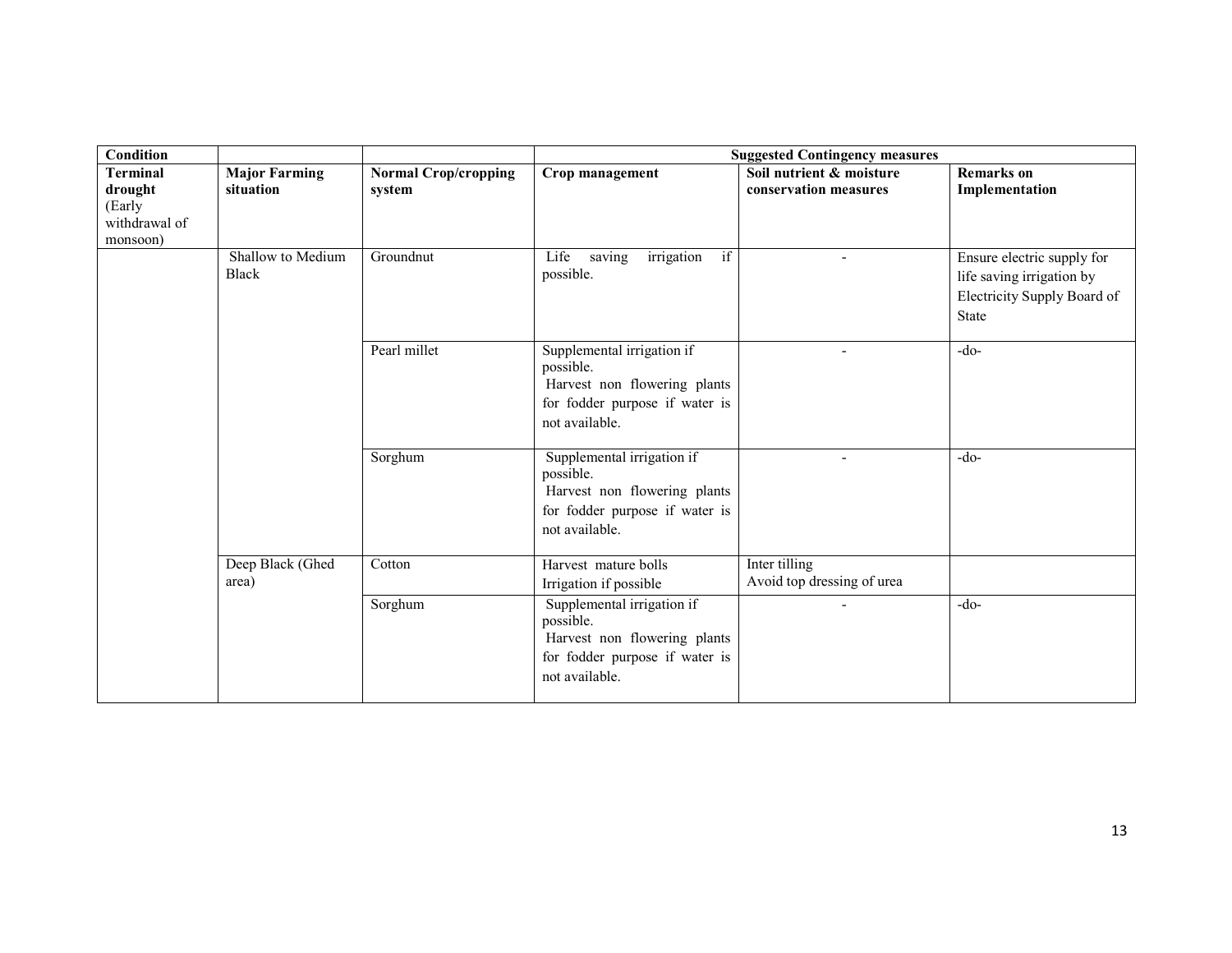#### Drought - Irrigated situation:

Note: Reservoirs have not adequate irrigation water to supply for Growth period of any crop.

| Condition       |                      |                      | <b>Suggested Contingency measures</b> |                           |                   |  |
|-----------------|----------------------|----------------------|---------------------------------------|---------------------------|-------------------|--|
|                 | <b>Major Farming</b> | Crop/cropping system | Change in crop/cropping system        | <b>Agronomic measures</b> | <b>Remarks</b> on |  |
|                 | situation            |                      |                                       |                           | Implementation    |  |
|                 | Shallow<br>to        |                      |                                       |                           |                   |  |
| Delayed/        | Medium Black         |                      |                                       |                           |                   |  |
| limited release | Medium Depth Soil    |                      |                                       |                           |                   |  |
| of water in     | Upland area          |                      |                                       |                           |                   |  |
| canals due to   |                      |                      |                                       |                           |                   |  |
| low rainfall    |                      |                      |                                       |                           |                   |  |
|                 | Deep Black (Ghed     |                      | $\overline{\phantom{a}}$              | -                         |                   |  |
|                 | area)                |                      |                                       |                           |                   |  |
|                 | Deep Soil            |                      |                                       |                           |                   |  |
|                 | Lowland Area         |                      |                                       |                           |                   |  |
|                 |                      |                      |                                       |                           |                   |  |

| Condition       |                      |                      | <b>Suggested Contingency measures</b> |                           |                   |  |
|-----------------|----------------------|----------------------|---------------------------------------|---------------------------|-------------------|--|
|                 | <b>Major Farming</b> | Crop/cropping system | Change in crop/cropping system        | <b>Agronomic measures</b> | <b>Remarks</b> on |  |
|                 | situation            |                      |                                       |                           | Implementation    |  |
| Non release of  | Shallow to Medium    |                      |                                       |                           |                   |  |
| water in canals | <b>Black</b>         |                      |                                       |                           |                   |  |
| under delayed   | Medium Depth Soil    |                      |                                       |                           |                   |  |
| onset of        | Upland area          |                      |                                       |                           |                   |  |
| monsoon in      |                      |                      |                                       |                           |                   |  |
| catchment       | Deep Black (Ghed     |                      | -                                     |                           |                   |  |
|                 | area)                |                      |                                       |                           |                   |  |
|                 | Deep Soil            |                      |                                       |                           |                   |  |
|                 | Lowland Area         |                      |                                       |                           |                   |  |
|                 |                      |                      |                                       |                           |                   |  |
|                 |                      |                      |                                       |                           |                   |  |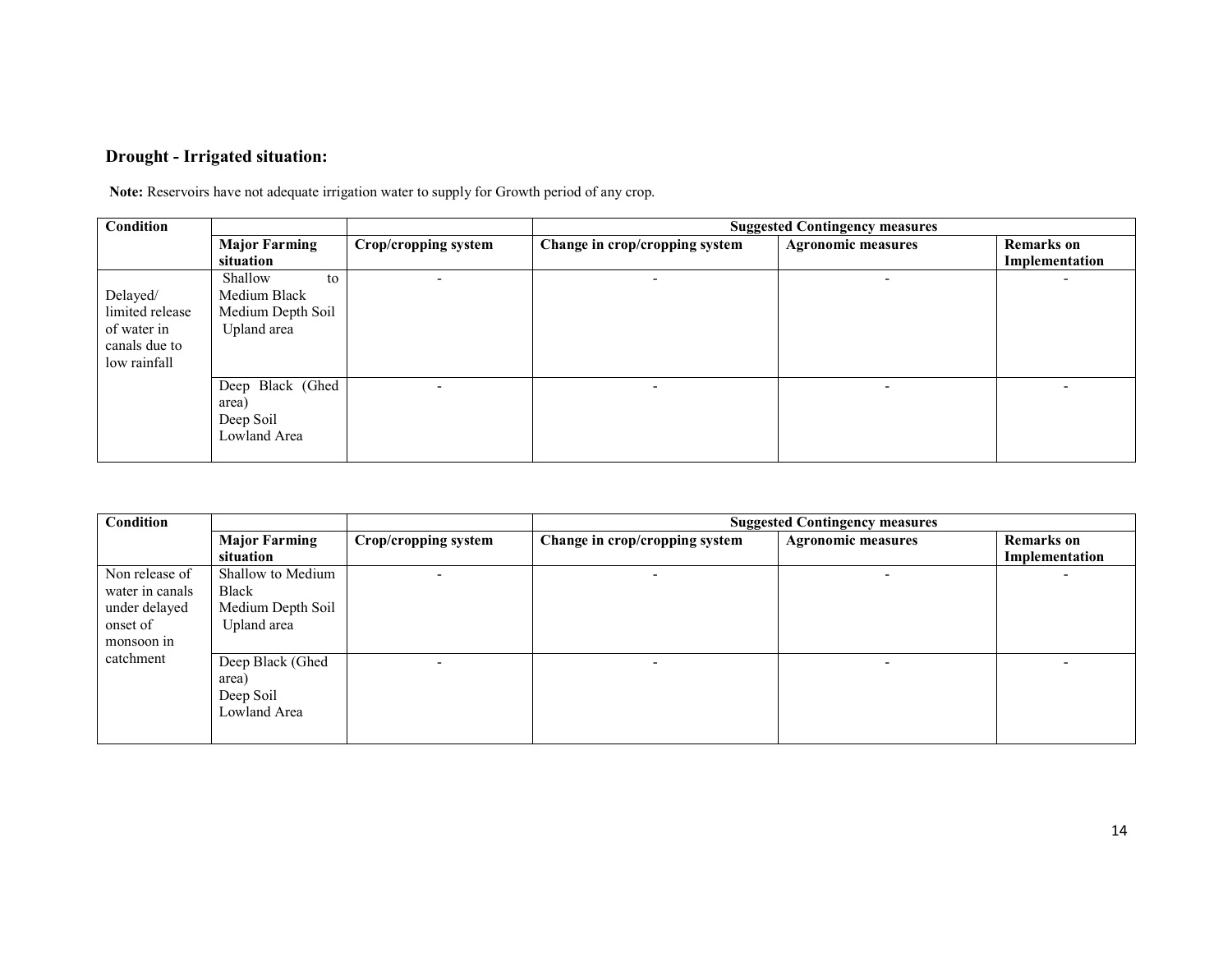| <b>Condition</b>  |                                |                      | <b>Suggested Contingency measures</b> |                  |                   |
|-------------------|--------------------------------|----------------------|---------------------------------------|------------------|-------------------|
|                   | <b>Major Farming situation</b> | Crop/cropping system | Change in crop/cropping system        | <b>Agronomic</b> | <b>Remarks</b> on |
|                   |                                |                      |                                       | measures         | Implementation    |
| Lack of inflows   | Shallow to Medium Black        | NA                   | NA                                    | NA               | NA                |
| into tanks due to | Medium Depth Soil              |                      |                                       |                  |                   |
| insufficient/dela | Upland area                    |                      |                                       |                  |                   |
| yed onset of      | Deep Black (Ghed area)         | NA                   | NA                                    | <b>NA</b>        | NA                |
| monsoon           | Deep Soil                      |                      |                                       |                  |                   |
|                   | Lowland Area                   |                      |                                       |                  |                   |

| <b>Condition</b>                                               |                                                  |                      | <b>Suggested Contingency measures</b>                                                                                                   |                                                                                                                  |                                                                                                         |  |
|----------------------------------------------------------------|--------------------------------------------------|----------------------|-----------------------------------------------------------------------------------------------------------------------------------------|------------------------------------------------------------------------------------------------------------------|---------------------------------------------------------------------------------------------------------|--|
|                                                                | <b>Major Farming</b><br>situation                | Crop/cropping system | Change in crop/cropping<br>system                                                                                                       | <b>Agronomic measures</b>                                                                                        | <b>Remarks on Implementation</b>                                                                        |  |
| Insufficient<br>groundwater<br>recharge due to<br>low rainfall | Medium Black<br>Medium Depth<br>Soil Upland area | Wheat                | No change                                                                                                                               | irrigation<br>during<br>Supply<br>night<br>reduce<br>time<br>to<br>transpiration.                                | Ensure electric supply for life<br>saving irrigation by Electricity<br>Supply Board of State            |  |
|                                                                |                                                  |                      | Gram ICCC 4, Guj 1 $&2$<br>Cumin Guj $1,2,3$<br>$\&$<br>4/<br>Coriander Guj 1 & 2/<br>Fenugreek Guj 1,<br>Leafy<br>vegetables / carrot. | Adoption<br>Sprinkler<br>of<br>irrigation system. Reduce<br>area of irrigation.                                  | Construction of Well recharge<br>structures, Timely supply of<br>MIS and seeds through govt.<br>schemes |  |
|                                                                |                                                  | <b>Cotton</b>        | Cotton                                                                                                                                  | irrigation<br>during<br>Supply<br>night<br>reduce<br>time<br>to<br>transpiration.                                | Ensure electric supply for life<br>saving irrigation by Electricity<br>Supply Board of State.           |  |
|                                                                |                                                  |                      | Gram ICCC 4, Guj 1 &2 /<br>Cumin Guj $1,2,3$<br>$\&$ 4/<br>Coriander Guj 1 & 2/<br>Fenugreek Guj 1,<br>Leafy<br>vegetables / carrot     | Adoption of drip irrigation<br>system. Mulching of 50 $\mu$ ,<br>$\sim$ 370 kg/ha. Reduce area of<br>irrigation. | Supply of MIS and plastic film<br>through govt. schemes.                                                |  |
|                                                                |                                                  | Cumin                | No change                                                                                                                               | Adoption of drip, deficit<br>irrigation, Reduce area of<br>irrigation                                            | -do-                                                                                                    |  |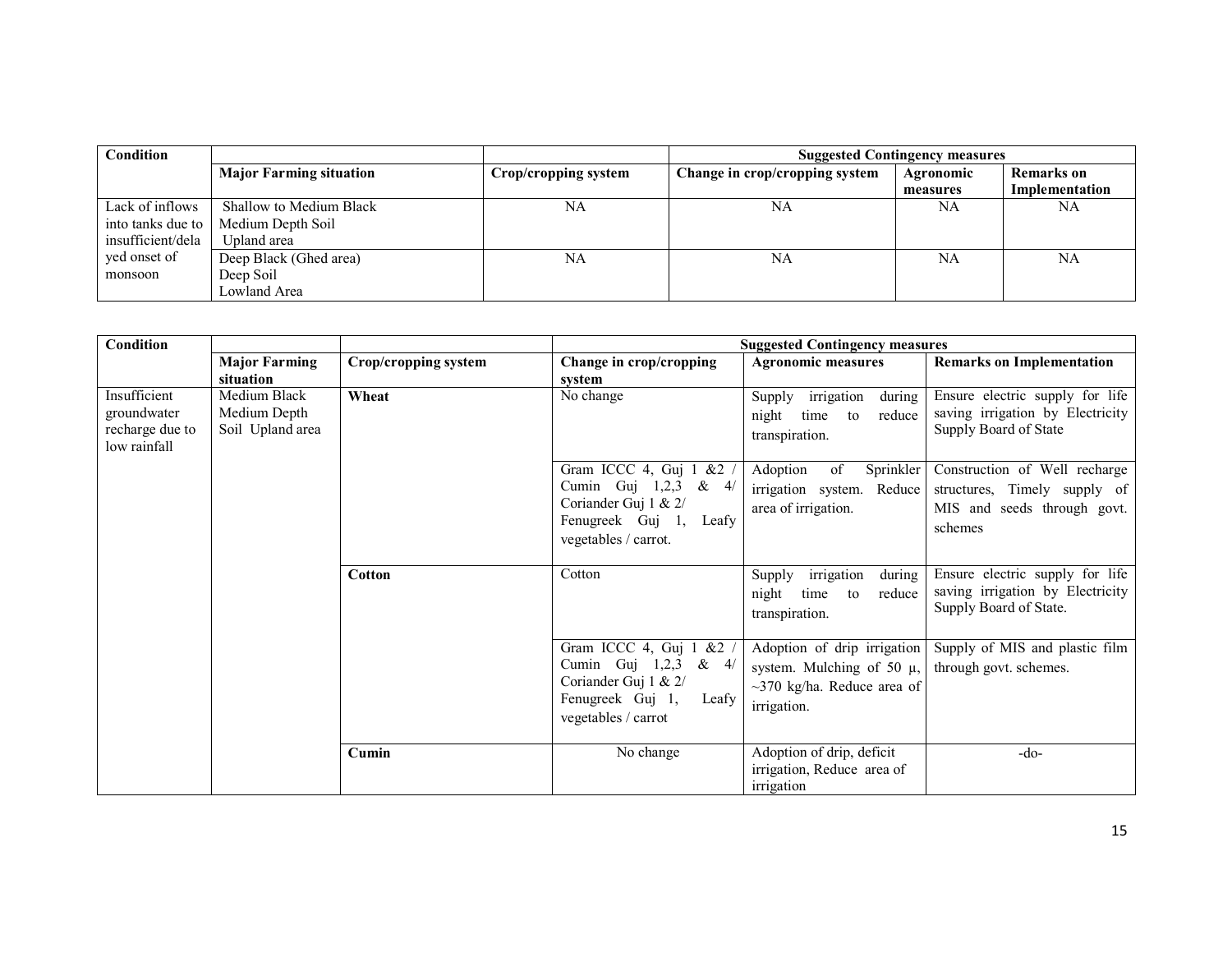| Condition              |                                                        |                      | <b>Suggested Contingency measures</b>     |                                                                                                                                                                                   |                                                                                               |  |
|------------------------|--------------------------------------------------------|----------------------|-------------------------------------------|-----------------------------------------------------------------------------------------------------------------------------------------------------------------------------------|-----------------------------------------------------------------------------------------------|--|
|                        | <b>Major Farming</b><br>situation                      | Crop/cropping system | Change in crop/cropping<br>system         | <b>Agronomic measures</b>                                                                                                                                                         | <b>Remarks on Implementation</b>                                                              |  |
|                        | Deep Black (Ghed<br>area)<br>Deep Soil<br>Lowland Area | Gram                 | Gram ICCC 4, Guj 2                        | Adoption of Sprinkler<br>irrigation system, deficit<br>irrigation, Reduce area of<br>irrigation                                                                                   |                                                                                               |  |
|                        |                                                        | Cotton               | Cotton                                    | irrigation<br>during<br>Supply<br>night<br>reduce<br>time<br>to<br>transpiration.                                                                                                 | Ensure electric supply for life<br>saving irrigation by Electricity<br>Supply Board of State. |  |
|                        |                                                        |                      | Gram ICCC 4, Guj 2                        | Adoption of Sprinkler<br>irrigation system, deficit<br>irrigation, Reduce area of<br>irrigation                                                                                   |                                                                                               |  |
|                        |                                                        | Sorghum (Gundhari)   | No Change                                 | $-do-$                                                                                                                                                                            |                                                                                               |  |
| Sea water<br>intrusion | Medium Black<br>Medium Depth<br>Soil<br>Upland area    | Wheat                | Leafy vegetables carrot, beet,<br>lucerne | Adoption of drip irrigation<br>system, limited area under<br>irrigation, Light frequent<br>irrigations, to reduce over<br>exploitation some extent $\&$<br>limit depth of pumping | The policy should decided for<br>limiting the depth of well in<br>coastal area.               |  |
|                        | Deep Black (Ghed<br>area)<br>Deep Soil<br>Lowland Area | Wheat                | Leafy vegetables carrot, beet,<br>lucerne | -do-                                                                                                                                                                              | $-do-$                                                                                        |  |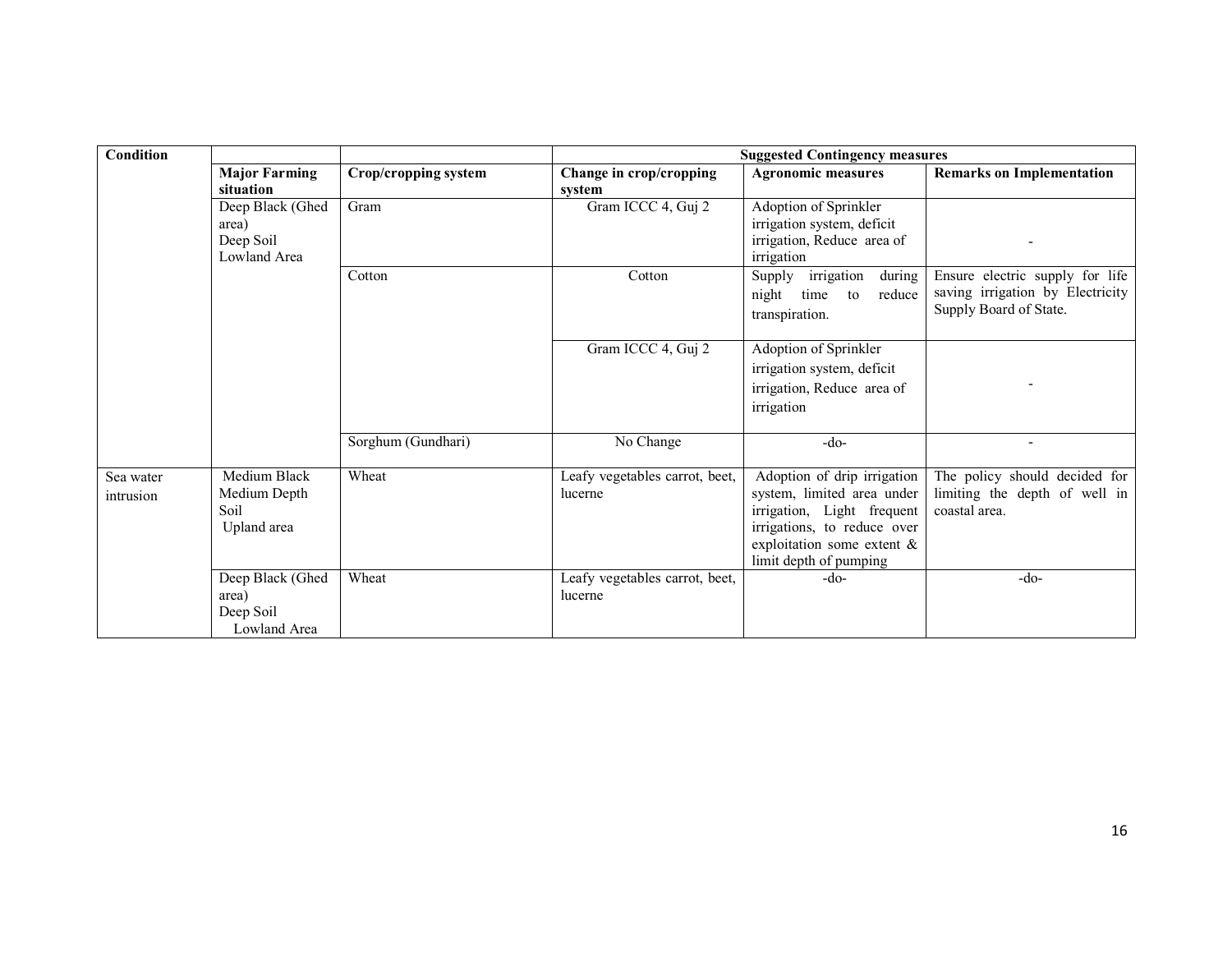| Condition                                                                         | <b>Suggested contingency measure</b>                                                                                                          |                                                                                                       |                                                                                                                                                                                          |                                                                                                                                                                                                                                                                |
|-----------------------------------------------------------------------------------|-----------------------------------------------------------------------------------------------------------------------------------------------|-------------------------------------------------------------------------------------------------------|------------------------------------------------------------------------------------------------------------------------------------------------------------------------------------------|----------------------------------------------------------------------------------------------------------------------------------------------------------------------------------------------------------------------------------------------------------------|
| <b>Continuous high</b><br>rainfall in a short<br>span leading to<br>water logging | <b>Vegetative stage</b>                                                                                                                       | <b>Flowering stage</b>                                                                                | Crop maturity stage                                                                                                                                                                      | Post harvest                                                                                                                                                                                                                                                   |
| Wheat                                                                             |                                                                                                                                               |                                                                                                       | Surface drainage (for<br>management of water<br>logging, lodging crop and to<br>control black point in grain.)<br>Spray Mancozeb 0.2%                                                    | Protect produce with plastic sheet (100<br>um, UV stabilized colour plastic) or<br>shift produces to farm shed and<br>protection against pest/disease damage<br>in storage etc, Preparation of quick<br>drying techniques to separate good lot<br>and bad lot. |
| Cotton                                                                            | Surface drainage (for management of<br>water logging, Apply 199 Kg/ha<br>Ammonium Sulphate                                                    | Surface<br>drainage<br>(for<br>management of water logging,<br>Apply 199 Kg/ha Ammonium<br>Sulphate   | Surface<br>drainage<br>(for<br>of<br>management<br>water<br>logging) harvesting mature<br>bolls                                                                                          | Protect produce with plastic sheet (100)<br>um, UV stabilized colour plastic) or<br>shift produces to farm shed and<br>protection against pest/disease damage<br>in storage etc,                                                                               |
| Groundnut                                                                         |                                                                                                                                               |                                                                                                       | Harvesting<br>delay<br>for<br>if<br>spreading<br>groundnut<br>possible.<br>Immediately<br>harvested<br>bunch<br>surface<br>groundnut.Quick<br>drainage, Open<br>channel<br>around field. | Protect produce with plastic sheet (100<br>um, UV stabilized colour plastic) or<br>shift produces to farm shed and<br>protection against pest/disease damage<br>in storage etc, Preparation of quick<br>drying techniques to separate good lot<br>and bad lot. |
| Pearl millet                                                                      | $\overline{\phantom{a}}$                                                                                                                      |                                                                                                       | Harvest mature ear heads.                                                                                                                                                                | $-do-$                                                                                                                                                                                                                                                         |
| Gram                                                                              |                                                                                                                                               |                                                                                                       | Quick drainage, Harvest<br>mature pods                                                                                                                                                   | $-do-$                                                                                                                                                                                                                                                         |
| Horticulture                                                                      |                                                                                                                                               |                                                                                                       |                                                                                                                                                                                          |                                                                                                                                                                                                                                                                |
| Cumin/                                                                            | Surface drainage (For management of<br>water logging & diseases. Spray<br>Mancozeb 0.2% to control Cumin<br>blight, 0.2% wettable sulphur for | Surface drainage (For<br>management of water logging &<br>diseases,<br>Spray Mancozeb 0.2% to control | Surface<br>drainage<br>(for<br>of<br>management<br>water<br>logging)                                                                                                                     | $-do-$                                                                                                                                                                                                                                                         |

### 2.2 Unusual rains (untimely, unseasonal etc) (for both rainfed and irrigated situations)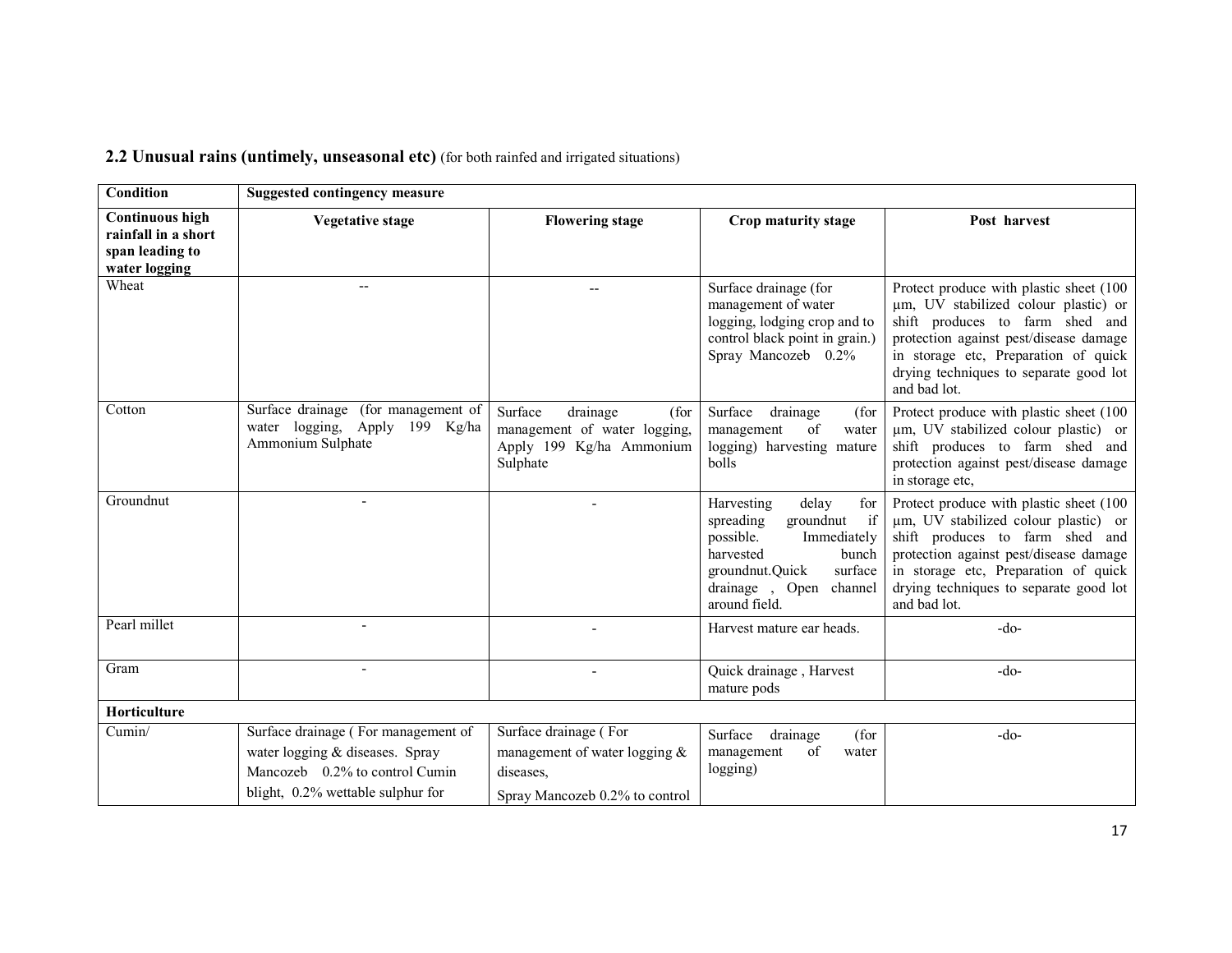|              | protection against PM                                                                                                | Cumin blight) ), 0.2 % wettable<br>sulphur for protection against<br><b>PM</b>                                                               |                                                                                                                                                                   |                                                                                                                                                                                                                                                                |
|--------------|----------------------------------------------------------------------------------------------------------------------|----------------------------------------------------------------------------------------------------------------------------------------------|-------------------------------------------------------------------------------------------------------------------------------------------------------------------|----------------------------------------------------------------------------------------------------------------------------------------------------------------------------------------------------------------------------------------------------------------|
| Mango        | Provision of drainage.<br>Fertilizer application.<br>Control leaf blight under unusual rains<br>with cloudy weather. | Spray 0.2% wettable sulphur or<br>0.005%<br>hexaconazole<br>for<br>protection<br>against powdery<br>mildew after cessation of heavy<br>rain. | Hang methyle euginol trap,<br>one /acre for control of fruit<br>fly.                                                                                              | Utilized unripe fruits for pickles.                                                                                                                                                                                                                            |
|              | Heavy rainfall with high speed winds in a short span                                                                 |                                                                                                                                              |                                                                                                                                                                   |                                                                                                                                                                                                                                                                |
| Wheat        | Surface drainage (to control water<br>logging condition).                                                            | Surface drainage<br>(to control water logging<br>condition).                                                                                 | Surface<br>drainage<br>(for<br>of<br>management<br>water<br>logging, and to control black<br>point in<br>grain,<br>spray<br>mancozeb<br>$0.2\%$ .                 | Protect produce with plastic sheet (100<br>um, UV stabilized colour plastic) or<br>shift produces to farm shed and<br>protection against pest/disease damage<br>in storage etc, Preparation of quick<br>drying techniques to separate good lot<br>and bad lot. |
| Cotton       | Surface drainage (for management of<br>water logging. After drainage apply<br>199 Kg/ha ammonium sulphate.           | Surface<br>drainage<br>(for<br>management of water logging.<br>After drainage apply 199 Kg/ha<br>ammonium sulphate.                          | Surface<br>drainage<br>(for<br>of<br>management<br>water<br>logging). Harvesting mature<br>bolls.                                                                 | Protect produce with plastic sheet (100<br>um, UV stabilized colour plastic) or<br>shift produces to farm shed<br>and protection against pest/disease<br>damage in storage etc                                                                                 |
| Groundnut    |                                                                                                                      |                                                                                                                                              | Harvesting delay for<br>spreading groundnut if<br>possible.<br>Immediately<br>harvested bunch groundnut.<br>Quick surface drainage,<br>Open channel around field. | Protect produce with plastic sheet (100<br>um, UV stabilized colour plastic) or<br>shift produces to farm shed and<br>protection against pest/disease damage<br>in storage etc, Preparation of quick<br>drying techniques to separate good lot<br>and bad lot. |
| Pearl millet |                                                                                                                      |                                                                                                                                              | Harvest mature ear heads,<br>Quick surface drainage.                                                                                                              | $-do-$                                                                                                                                                                                                                                                         |
| Gram         | $\blacksquare$                                                                                                       |                                                                                                                                              | Arrange drainage, Harvest<br>mature pods.                                                                                                                         | $-do-$                                                                                                                                                                                                                                                         |
| Horticulture |                                                                                                                      |                                                                                                                                              |                                                                                                                                                                   |                                                                                                                                                                                                                                                                |
| Cumin        | Surface drainage (For management of                                                                                  | Surface drainage (For                                                                                                                        | Surface<br>drainage<br>(for                                                                                                                                       | $-do-$                                                                                                                                                                                                                                                         |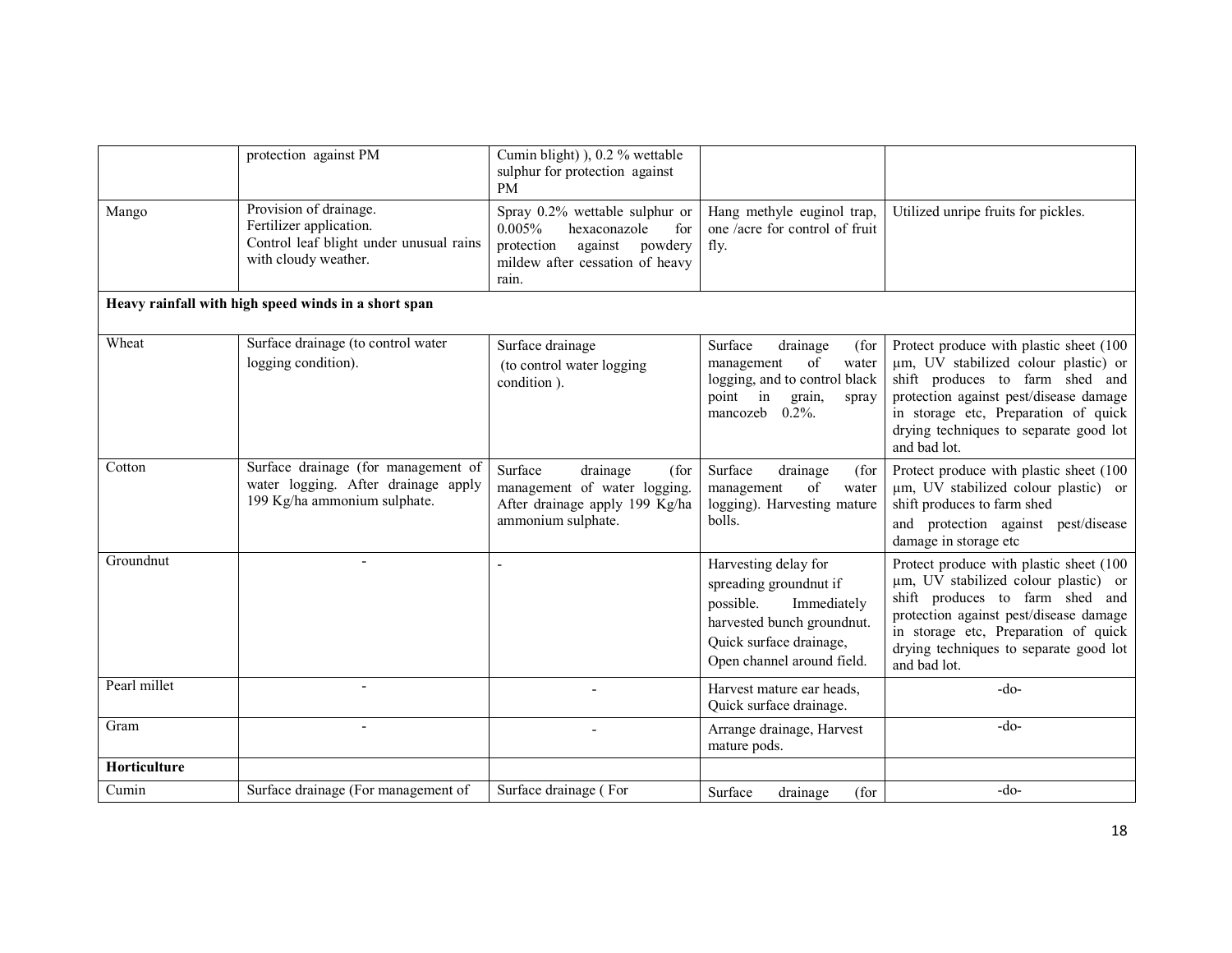|                     | water logging & diseases. Spray<br>Mancozeb 0.2% to control Cumin<br>blight, or 0.2% wettable sulphur for<br>protection against PM | management of water logging $\&$<br>diseases.<br>Mancozeb 0.2% to control<br>Cumin blight) ), or $0.2\%$<br>wettable sulphur for protection<br>against PM | of<br>management<br>water<br>logging)                                                                        |                                       |
|---------------------|------------------------------------------------------------------------------------------------------------------------------------|-----------------------------------------------------------------------------------------------------------------------------------------------------------|--------------------------------------------------------------------------------------------------------------|---------------------------------------|
| Mango               |                                                                                                                                    | Spray 0.2% wettable sulphur or<br>0.005% Hexaconazole for<br>protection against PM                                                                        | Collect fallen fruits                                                                                        | Unripe fruit may be used for pickles. |
|                     | Outbreak of pests and diseases due to unseasonal rains                                                                             |                                                                                                                                                           |                                                                                                              |                                       |
| Cotton              | Spray mancozeb 0.2% (To control leaf<br>Blight $&$ rusts).                                                                         | Spray mancozeb $0.2\%$<br>(T <sub>0</sub> )<br>control leaf Blight & rusts).                                                                              | Spray mancozeb 0.2% to<br>control black point in<br>grain.                                                   |                                       |
| Wheat               |                                                                                                                                    | Control cotton angular leaf spot<br>by spray of Copper Oxy chloride<br>$0.2\%$ & streptocycline 100 ppm.                                                  | Control cotton angular leaf<br>spot by spray of Copper<br>Oxy chloride $0.2 \%$ &<br>streptocycline 100 ppm. |                                       |
| Groundnut           | Spray 0.005% hexaconazole for rust $\&$<br>tikka disease control.                                                                  | Spray 0.005% hexaconazole for<br>rust & tikka disease control.                                                                                            | Spray 0.005% hexaconazole<br>for rust & tikka disease<br>control.                                            |                                       |
| Bajara              |                                                                                                                                    |                                                                                                                                                           | Spray Mancozeb 0.2% (To<br>control rust ).                                                                   |                                       |
| Gram                |                                                                                                                                    |                                                                                                                                                           |                                                                                                              |                                       |
| <b>Horticulture</b> |                                                                                                                                    |                                                                                                                                                           |                                                                                                              |                                       |
| Cumin               | Spray Mancozeb 0.2% to control<br>Cumin blight                                                                                     | Spray Mancozeb 0.2% (To<br>control Cumin Blight)                                                                                                          | Spray 0.2% wettable<br>sulphur to control PM                                                                 |                                       |
| Mango               | Provision of drainage,<br>fertilizer application,<br>Control leaf blight under unusual rains<br>with cloudy weather.               | Spray 0.2% wettable sulphur or<br>0.005%<br>hexaconazole<br>for<br>against powdery<br>protection<br>mildew after cessation of heavy<br>rain.              | Hang methyle euginol trap,<br>one /acre for control of fruit<br>fly.                                         |                                       |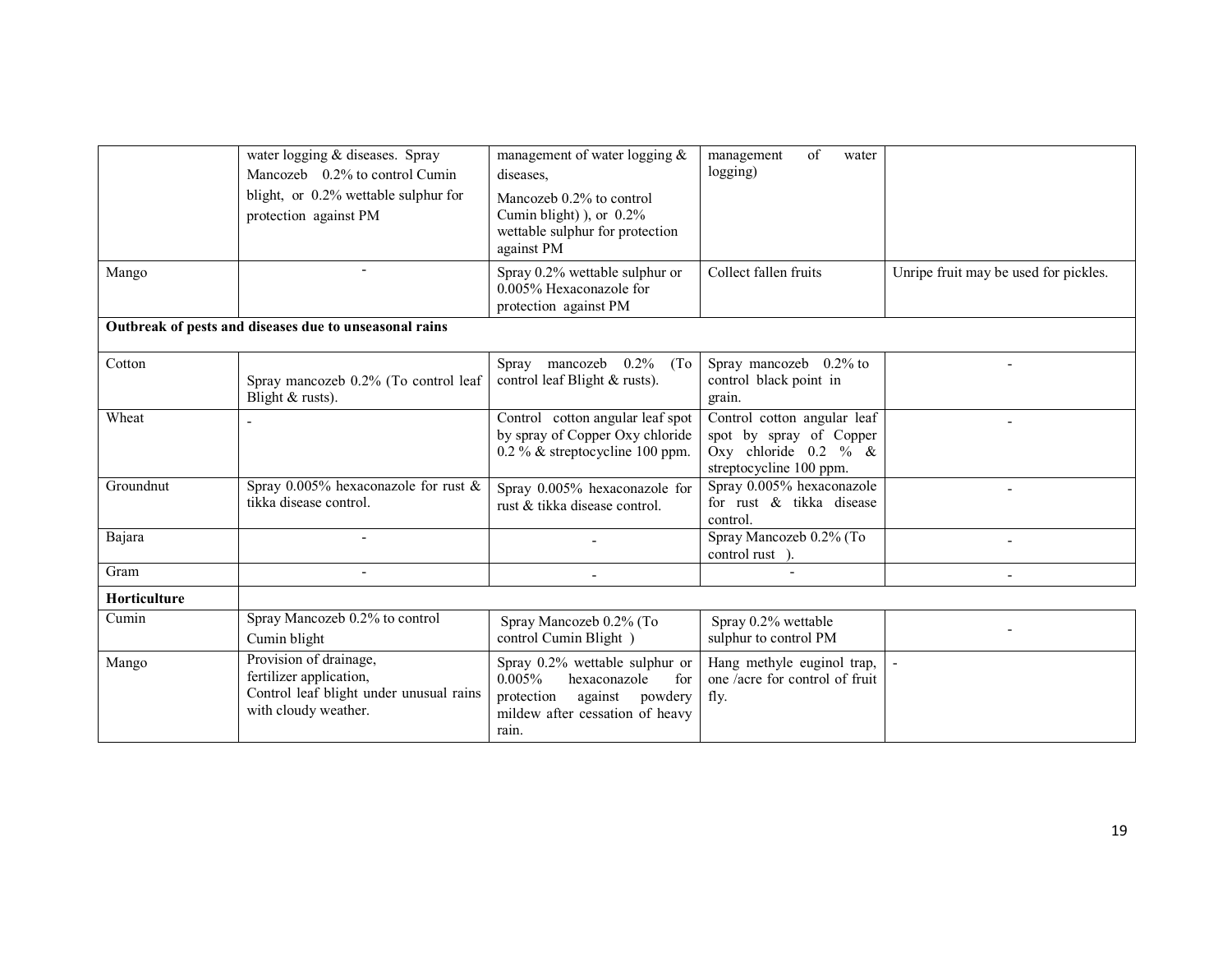#### 2.3 Floods

| Condition                                                                              | <b>Suggested contingency measures</b>                                                                            |                                                                                                                                                                                                              |                                                                                                                       |                                                                                                                                                                                                                    |
|----------------------------------------------------------------------------------------|------------------------------------------------------------------------------------------------------------------|--------------------------------------------------------------------------------------------------------------------------------------------------------------------------------------------------------------|-----------------------------------------------------------------------------------------------------------------------|--------------------------------------------------------------------------------------------------------------------------------------------------------------------------------------------------------------------|
| <b>Transient water</b><br>logging/partial<br>inundation <sup>1</sup>                   | Seedling / nursery stage                                                                                         | <b>Vegetative stage</b>                                                                                                                                                                                      | <b>Reproductive stage</b>                                                                                             | At harvest                                                                                                                                                                                                         |
| Groundnut                                                                              | <b>NA</b>                                                                                                        | As a preventive step open drainage<br>channel.                                                                                                                                                               | As a preventive step open<br>drainage channel.                                                                        |                                                                                                                                                                                                                    |
| Cotton                                                                                 | <b>NA</b>                                                                                                        | $-do-$                                                                                                                                                                                                       | $-do-$                                                                                                                |                                                                                                                                                                                                                    |
| Pearl millet                                                                           | NA                                                                                                               | $-do-$                                                                                                                                                                                                       | $-do-$                                                                                                                |                                                                                                                                                                                                                    |
| Gram                                                                                   | <b>NA</b>                                                                                                        | $-do-$                                                                                                                                                                                                       | $-do-$                                                                                                                |                                                                                                                                                                                                                    |
| Horticulture                                                                           |                                                                                                                  |                                                                                                                                                                                                              |                                                                                                                       |                                                                                                                                                                                                                    |
| Mango                                                                                  | Proper drainage                                                                                                  | Surface drainage                                                                                                                                                                                             | Surface drainage                                                                                                      | Surface drainage                                                                                                                                                                                                   |
| <b>Continuous</b><br>submergence<br>for more than 2<br>$\langle \text{days}^2 \rangle$ |                                                                                                                  |                                                                                                                                                                                                              |                                                                                                                       |                                                                                                                                                                                                                    |
| Groundnut                                                                              | As a preventive steps open drainage channel<br>followed by spray 0.05 % carbendazim for<br>control of leaf spot. | As a preventive steps<br>open<br>drainage channel followed by spray<br>1 % FeSO <sub>4</sub> + 0.1 % citric acid for<br>yellowing.<br>0.0025%<br>control<br>hexaconazole for rust & leaf spot<br>management. | As a preventive steps open<br>drainage channel followed by<br>spray $0.05$ % carbendazim for<br>control of leaf spot. | As a preventive steps open<br>drainage channel followed by<br>spray 1 % FeSO <sub>4</sub> + 0.1 %<br>acid<br>for<br>citric<br>control<br>0.0025%<br>yellowing,<br>hexaconazole for rust & leaf<br>spot management. |
| Cotton                                                                                 | As a preventive step open drainage channel and<br>apply 199 Kg/ha ammonium sulphate.                             | As a preventive step open drainage<br>channel and apply 199 Kg/ha<br>ammonium sulphate.                                                                                                                      | As a preventive step open<br>drainage channel and apply<br>199<br>Kg/ha<br>ammonium<br>sulphate.                      | As a preventive step open<br>drainage channel and apply<br>199<br>Kg/ha<br>ammonium<br>sulphate.                                                                                                                   |
| Pearl millet                                                                           | As a preventive step open drainage channel<br>and spray mancozeb 0.2% (To control downy<br>mildew)               | As a preventive step open drainage<br>channel and spray mancozeb 0.2%<br>(To control downy mildew.)                                                                                                          | As a preventive step open<br>drainage channel and spray<br>mancozeb 0.2% (To control                                  | As a preventive step open<br>drainage channel and spray<br>mancozeb 0.2% (To control                                                                                                                               |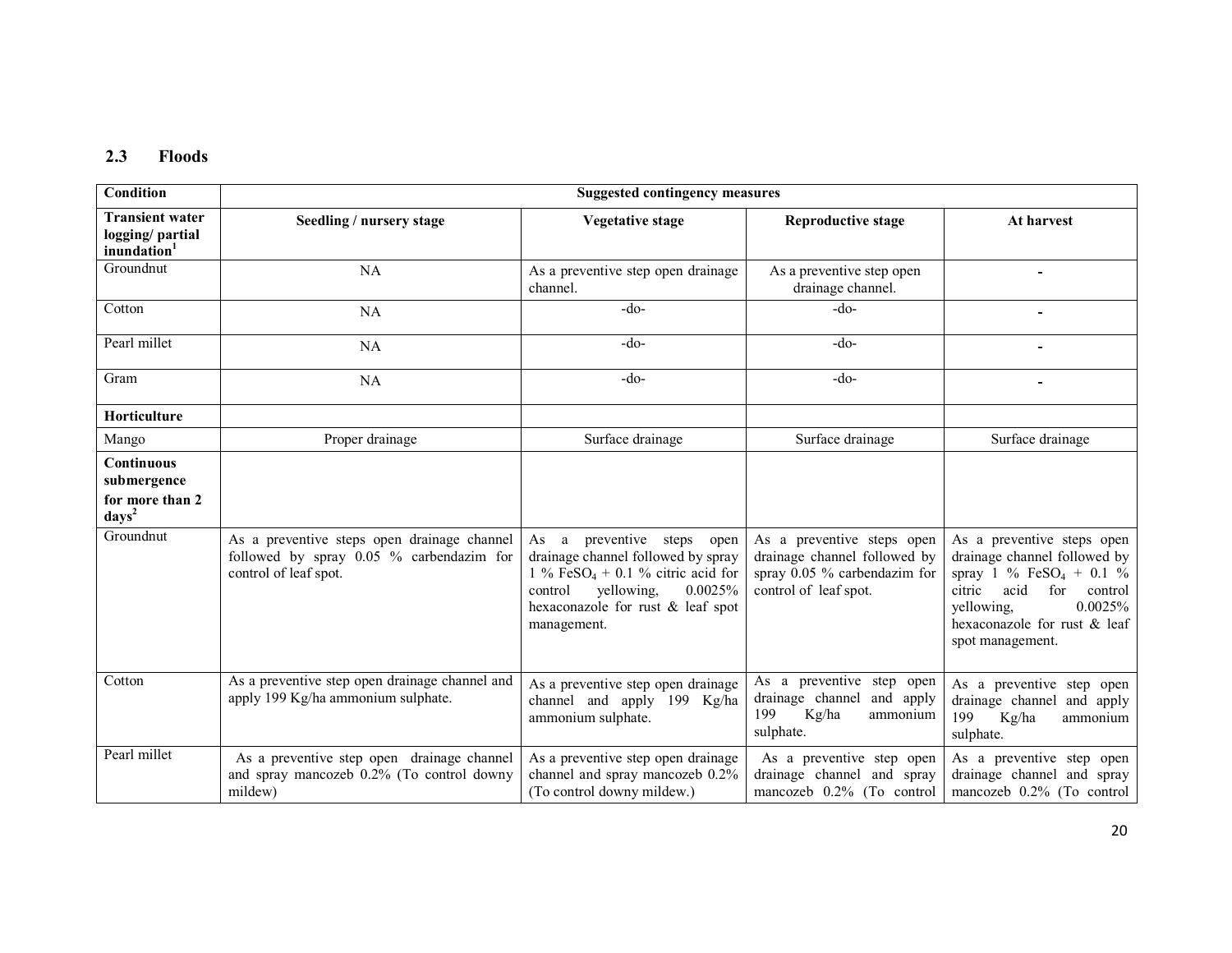|                         |                                                                                                |                                                                                                                                                                                 | downy mildew)                                                                                                                        | downy mildew.)          |
|-------------------------|------------------------------------------------------------------------------------------------|---------------------------------------------------------------------------------------------------------------------------------------------------------------------------------|--------------------------------------------------------------------------------------------------------------------------------------|-------------------------|
| Gram                    | As a preventive step open drainage channel and<br>spray 0.05 % carbendazim for powdery mildew. | As a preventive step open drainage<br>and<br>$0.005\%$<br>channel<br>spray<br>$\%$<br>0.025<br>$\alpha$<br>hexaconazole<br>carbendazim<br>for leaf spot $\&$<br>powdery mildew. | As a preventive step open<br>drainage channel and spray<br>$0.005\%$ hexaconazole or $0.025$<br>% carbendazim for powdery<br>mildew. | Picking of Mature pods. |
| <b>Horticulture</b>     |                                                                                                |                                                                                                                                                                                 |                                                                                                                                      |                         |
| Mango                   | Shift to safe place $\&$ Surface drainage                                                      | -do-                                                                                                                                                                            | $-do-$                                                                                                                               | $-do-$                  |
| Sea water<br>inundation | NA                                                                                             | NA                                                                                                                                                                              | NA                                                                                                                                   | <b>NA</b>               |

#### 2.4 Extreme events: Heat wave / Cold wave/Frost/ Hailstorm /Cyclone)

| <b>Extreme event</b> | <b>Suggested contingency measure</b>           |                                                   |                                                                                  |                                                   |
|----------------------|------------------------------------------------|---------------------------------------------------|----------------------------------------------------------------------------------|---------------------------------------------------|
| type                 | Seedling / nursery stage                       | Vegetative stage                                  | Reproductive stage                                                               | At harvest                                        |
| <b>Heat Wave</b>     | Light $&$ frequent irrigation to all the crops | Light $&$ frequent irrigation to all<br>the crops | Light & frequent irrigation to all<br>the crops                                  | Light $&$ frequent irrigation<br>to all the crops |
| <b>Hailstorm</b>     | NA                                             | NA                                                | NA                                                                               | NA                                                |
| Cyclone              | NA                                             | <b>NA</b>                                         | NA                                                                               | NA                                                |
| Wheat                | Quick drainage                                 | Quick drainage                                    | Quick drainage and spray<br>mancozeb $0.2\%$ to control<br>black point in grain. | Shift produce at safer place                      |
| Cotton               | Earthing up, quick drainage                    | Earthing up, quick drainage                       | Earthing up, quick drainage                                                      |                                                   |
| Groundnut            | -do-                                           | -do-                                              | -do-                                                                             |                                                   |
| Gram                 | $-do-$                                         | -do-                                              | -do-                                                                             |                                                   |
| <b>Horticulture</b>  |                                                |                                                   |                                                                                  |                                                   |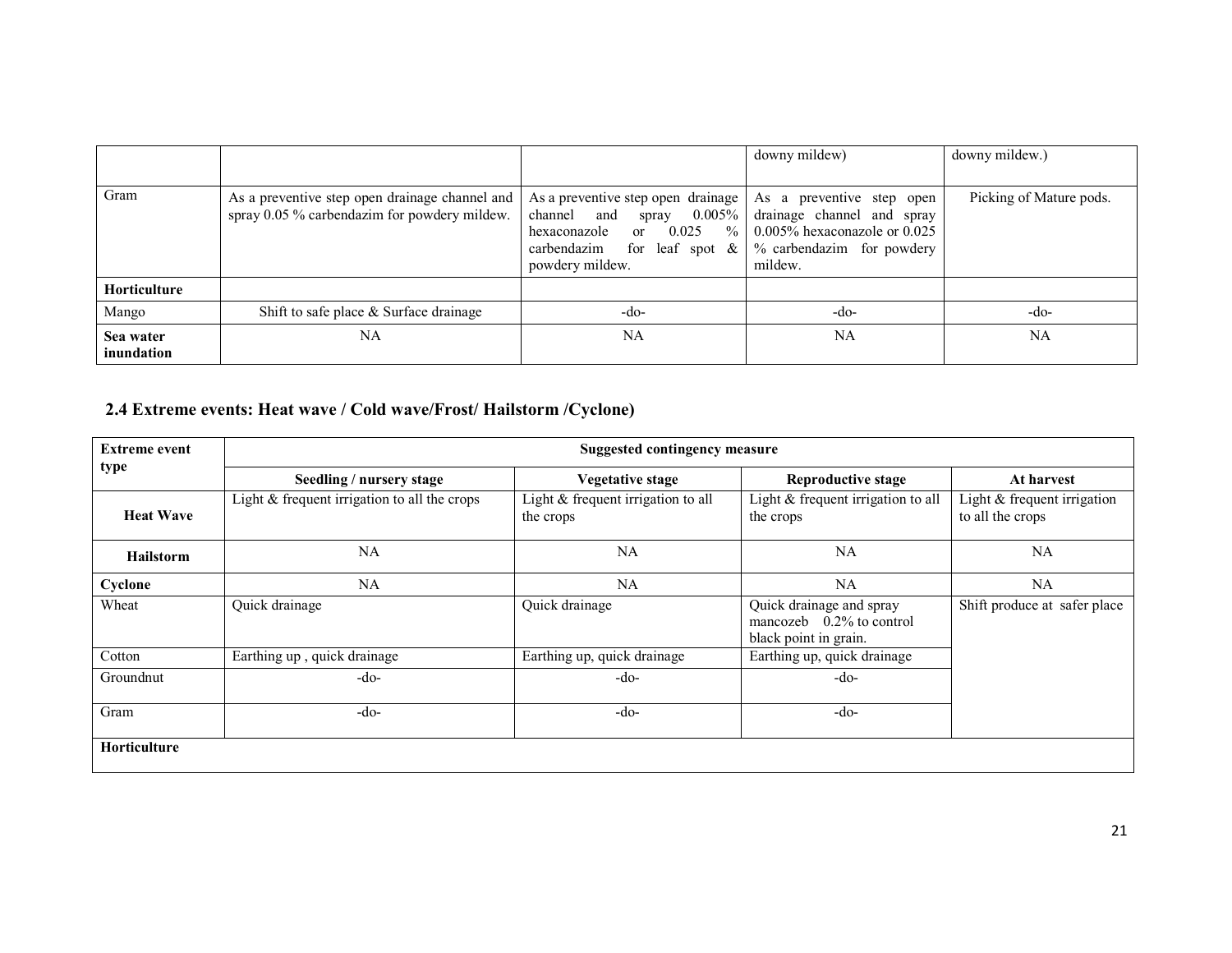| Cumin | -do-                                              | -do-                            | -do-                           | Shift produce at safer place |
|-------|---------------------------------------------------|---------------------------------|--------------------------------|------------------------------|
|       |                                                   |                                 |                                |                              |
|       |                                                   |                                 |                                |                              |
| Mango | Shift to safe place if possible $&$ Build Cyclone | Reduce can opy $&$ tying plants | Reduce canopy $&$ tying plants | -do-                         |
|       | proof nursery houses, Grow wind bearer trees      | diagonally if possible, Grow    | diagonally if possible         |                              |
|       | around nurserv                                    | wind bearer trees around field  |                                |                              |

### 2.5 Contingent strategies for Livestock, Poultry & Fisheries

## 2.5.1 Livestock

|                                        | <b>Suggested contingency measures</b>                                                                                                                                                                                                                                                                                                                                                                                                                                                                                                                                                                                                                                                                                         |                                                                                                                                                                                                                                                                                                                                                                                                                                                                                                                                                                                                                                                                                                                                     |                                                                                                                                                                                                                                                                                                                                                                                                                                                                                                                         |  |  |
|----------------------------------------|-------------------------------------------------------------------------------------------------------------------------------------------------------------------------------------------------------------------------------------------------------------------------------------------------------------------------------------------------------------------------------------------------------------------------------------------------------------------------------------------------------------------------------------------------------------------------------------------------------------------------------------------------------------------------------------------------------------------------------|-------------------------------------------------------------------------------------------------------------------------------------------------------------------------------------------------------------------------------------------------------------------------------------------------------------------------------------------------------------------------------------------------------------------------------------------------------------------------------------------------------------------------------------------------------------------------------------------------------------------------------------------------------------------------------------------------------------------------------------|-------------------------------------------------------------------------------------------------------------------------------------------------------------------------------------------------------------------------------------------------------------------------------------------------------------------------------------------------------------------------------------------------------------------------------------------------------------------------------------------------------------------------|--|--|
|                                        | <b>Before the event</b>                                                                                                                                                                                                                                                                                                                                                                                                                                                                                                                                                                                                                                                                                                       | During the event                                                                                                                                                                                                                                                                                                                                                                                                                                                                                                                                                                                                                                                                                                                    | After the event                                                                                                                                                                                                                                                                                                                                                                                                                                                                                                         |  |  |
| <b>Drought</b>                         |                                                                                                                                                                                                                                                                                                                                                                                                                                                                                                                                                                                                                                                                                                                               |                                                                                                                                                                                                                                                                                                                                                                                                                                                                                                                                                                                                                                                                                                                                     |                                                                                                                                                                                                                                                                                                                                                                                                                                                                                                                         |  |  |
| <b>Feed and fodder</b><br>availability | As the district is occasionally prone to drought the<br>following measures to be taken to ameliorate the fodder<br>deficiency<br>Avoid burning of wheat straw<br>Establishment of fodder bank at village level with<br>available dry fodder (groundnut haulms, wheat straw and<br>sorghum stover)<br>Increase area under perennial fodder cultivation with high<br>yielding Hybrid Napier varieties.<br>Conservation of maize/bajra green fodder as silage<br>Sowing of cereals (Sorghum/Bajra) and leguminous crops<br>(Lucerne, Berseem, Horse gram, Cowpea) during early<br>monsoon under dry land system for fodder production<br>Encourage fodder production with Maize, Jowar, Bajra,<br>Cowpea, Barseem, Lucerne etc., | use biomass of dried<br>Harvest and<br>crops<br>up<br>(wheat/bajra/maize/groundnut/mungbean<br>$etc.$ )<br>material as fodder<br>Utilizing fodder from fodder bank reserves.<br>Utilizing stored silage/hay.<br>Transporting complete feed/fodder and dry roughages<br>to the affected areas.<br>Concentrate ingredients such as Grains, brans, chunnies<br>& oilseed cakes, low grade grains etc. unfit for human<br>consumption should be procured from Govt. Godowns<br>for feeding as supplement for high productive animals<br>during drought<br>Continuous supplementation of mineral mixture<br>to<br>prevent infertility.<br>Encourage mixing available kitchen waste with dry<br>fodder while feeding to the milch animals | Training/educating farmers for<br>feed & fodder storage.<br>Maintenance / repair of silo pits<br>and feed/fodder stores.<br>Encourage progressive farmers<br>to grow multi cut fodder crops<br>of sorghum/bajra/maize(UP<br>chari, MP chari, HC-136, HD-<br>2, GAINT BAJRA, L-74, K-<br>677, Ananad/African Tall etc.,<br>Supply of quality fodder seed<br>(multi cut sorghum/bajra/maize<br>varieties) and fodder slips of<br>Napier,<br>guinea grass well<br>before monsoon<br>Replenish the feed and<br>fodder banks |  |  |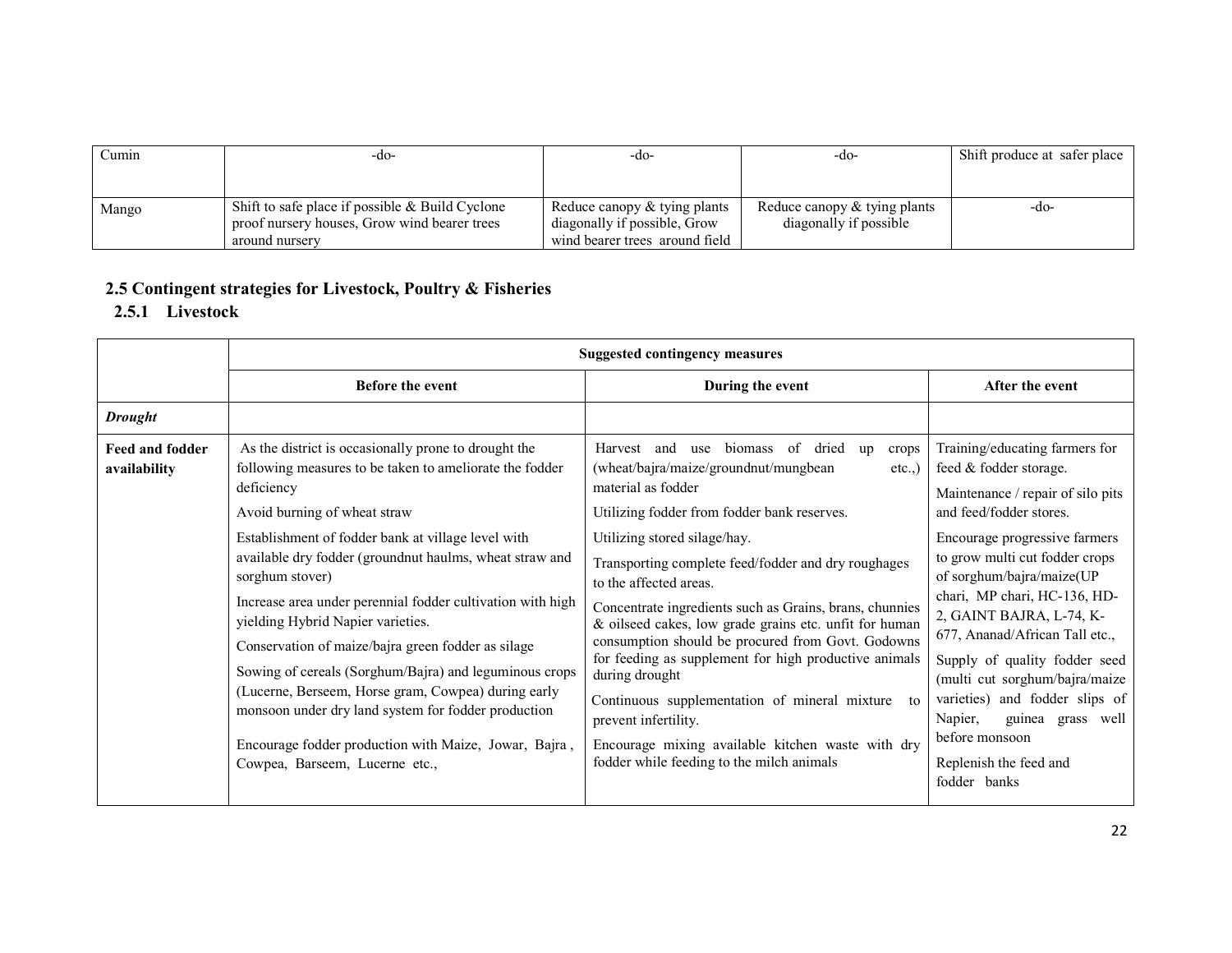|                                            | Processing $&$ storage of feed/fodder and roughages in the<br>form of complete feed/blocks.                                                                                                                                                                                                                                                                                                                                                                                                                                                  |                                                                                                                                                                                                                                                                                                                                                                                                                                                                    |                                                                                                                                                                                                                                                                                                                              |
|--------------------------------------------|----------------------------------------------------------------------------------------------------------------------------------------------------------------------------------------------------------------------------------------------------------------------------------------------------------------------------------------------------------------------------------------------------------------------------------------------------------------------------------------------------------------------------------------------|--------------------------------------------------------------------------------------------------------------------------------------------------------------------------------------------------------------------------------------------------------------------------------------------------------------------------------------------------------------------------------------------------------------------------------------------------------------------|------------------------------------------------------------------------------------------------------------------------------------------------------------------------------------------------------------------------------------------------------------------------------------------------------------------------------|
| <b>Drinking</b> water                      | Adopt various water conservation methods at village<br>level to improve the ground water level for adequate<br>water supply.<br>Identification of water resources<br>Desilting of ponds<br>Rain water harvesting and create water bodies/watering<br>points (when water is scarce use only as drinking water<br>for animals)<br>Construction of drinking water tanks in herding<br>places/village junctions/relief camp locations<br>Community drinking water trough can be arranged in<br>shandies /community grazing areas                 | Adequate supply of drinking water.<br>Restrict wallowing of animals in water<br>bodies/resources<br>Add alum in stagnated water bodies                                                                                                                                                                                                                                                                                                                             | Watershed<br>management<br>practices shall be promoted to<br>conserve the rainwater. Bleach<br>$(0.1\%)$ drinking water / water<br>sources<br>Provide clean drinking water                                                                                                                                                   |
| <b>Health</b> and<br>disease<br>management | vaccines<br>Procure and stock emergency medicines and<br>for important endemic diseases of the area<br>All the stock must be immunized for endemic diseases<br>of the area<br>Vaccination for HS & FMD<br>Surveillance and disease monitoring network to be<br>established at Joint Director (Animal Husbandry) office<br>in the district<br>Adequate refreshment training on draught management<br>to be given to VAS, Jr.VAS, LI with regard to health &<br>management measures<br>Procure and stock multivitamins & area specific mineral | Carryout deworming to all animals entering into relief<br>camps<br>Identification and quarantine of sick animals<br>Constitution of Rapid Action Veterinary Force<br>Performing ring vaccination (8 km radius) in case of<br>any outbreak<br>Restricting movement of livestock in case of any<br>epidemic<br>Drainage of water from and around animal sheds,<br>pasture areas.<br>Tick control measures be undertaken to prevent tick<br>borne diseases in animals | Keep close surveillance on<br>disease outbreak.<br>Undertake the vaccination<br>depending on need<br>Keep the animal houses clean<br>and spray disinfectants Farmers<br>should be advised to breed their<br>milch animals during July-<br>September so that the peak milk<br>production does not coincide<br>with mid summer |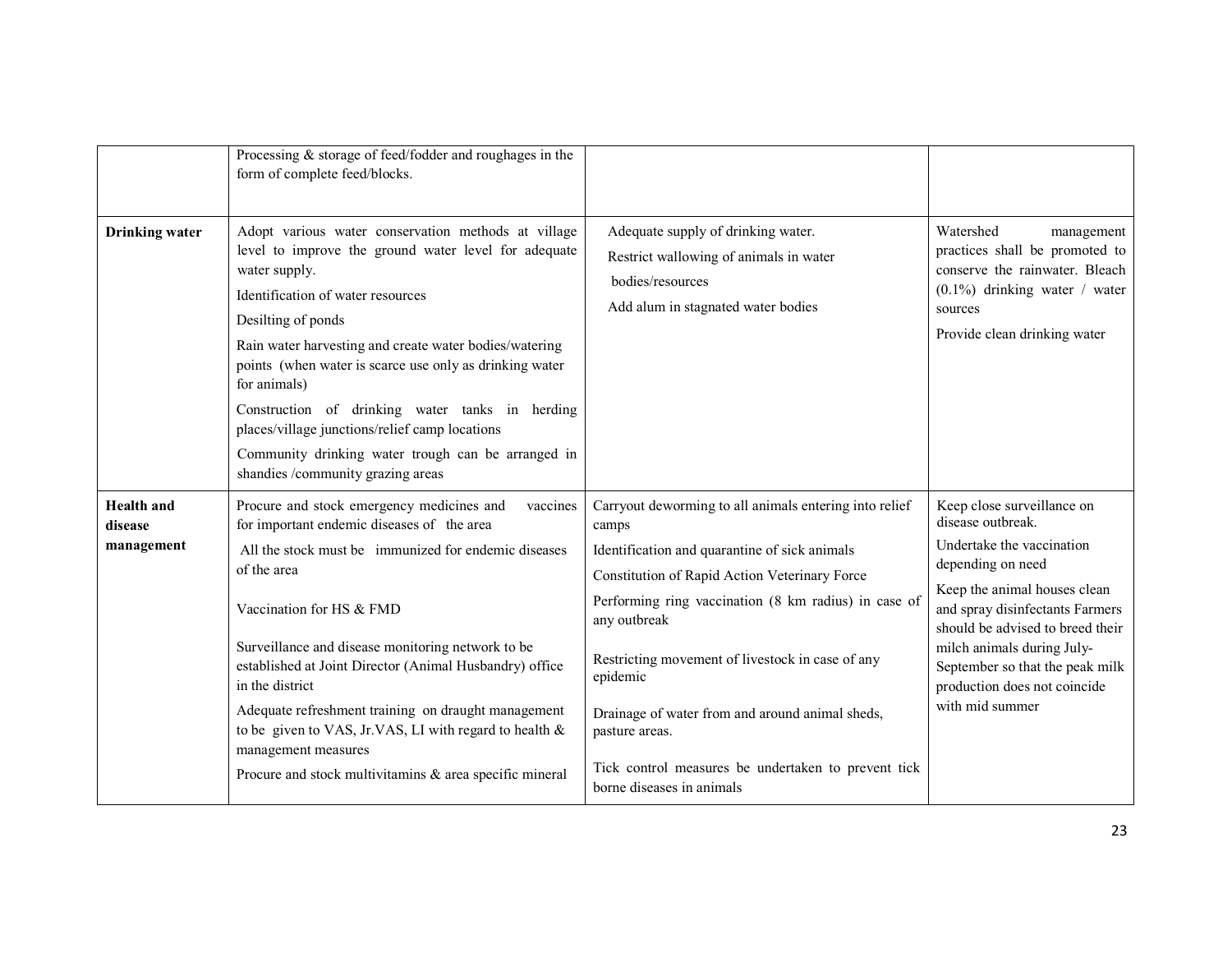|                                 | mixture                                                                                                                                                                                                                                                                                                                                                                                                                                                                                                                                                                                                                                                                                                                                                                                            | Rescue of sick and injured animals and their treatment                                                                                                                                                                                                                                                                                                                                                                                                                                                                                                                                                                                       |                                                                                                                                                                                                                                                                                                                                                                                                                                                                                                                                                                                                                       |
|---------------------------------|----------------------------------------------------------------------------------------------------------------------------------------------------------------------------------------------------------------------------------------------------------------------------------------------------------------------------------------------------------------------------------------------------------------------------------------------------------------------------------------------------------------------------------------------------------------------------------------------------------------------------------------------------------------------------------------------------------------------------------------------------------------------------------------------------|----------------------------------------------------------------------------------------------------------------------------------------------------------------------------------------------------------------------------------------------------------------------------------------------------------------------------------------------------------------------------------------------------------------------------------------------------------------------------------------------------------------------------------------------------------------------------------------------------------------------------------------------|-----------------------------------------------------------------------------------------------------------------------------------------------------------------------------------------------------------------------------------------------------------------------------------------------------------------------------------------------------------------------------------------------------------------------------------------------------------------------------------------------------------------------------------------------------------------------------------------------------------------------|
|                                 |                                                                                                                                                                                                                                                                                                                                                                                                                                                                                                                                                                                                                                                                                                                                                                                                    | Organize with community, daily lifting of dung from<br>relief camps                                                                                                                                                                                                                                                                                                                                                                                                                                                                                                                                                                          |                                                                                                                                                                                                                                                                                                                                                                                                                                                                                                                                                                                                                       |
| <b>Floods</b>                   |                                                                                                                                                                                                                                                                                                                                                                                                                                                                                                                                                                                                                                                                                                                                                                                                    |                                                                                                                                                                                                                                                                                                                                                                                                                                                                                                                                                                                                                                              |                                                                                                                                                                                                                                                                                                                                                                                                                                                                                                                                                                                                                       |
| Feed and fodder<br>availability | In case of early forewarning (EFW), harvest all the crops<br>(wheat/bajra/sorghum//maize/ groundnut /mungbean etc.)<br>that can be useful as feed/fodder in future (store properly)<br>Keeping sufficient of dry fodder to transport to the flood<br>affected villages<br>Don't allow the animals for grazing if severe floods are<br>forewarned<br>Keep stock of bleaching powder and lime<br>Carry out Butax spray for control of external parasites<br>Identify the Clinical staff and trained paravets and indent<br>for their services as per schedules<br>Identify the volunteers who can serve in need of<br>emergency<br>Arrangement for transportation of animals from low lying<br>area to safer places and also for rescue animal health<br>workers to get involve in rescue operations | Transportation of animals to elevated areas<br>Proper hygiene and sanitation of the animal shed<br>In severe storms, un-tether or let loose the animals<br>Use of unconventional and locally available cheap feed<br>ingredients for feeding of livestock.<br>Avoid soaked and mould infected feeds / fodders to<br>livestock<br>Emergency outlet establishment for required medicines<br>or feed in each village<br>Spraying of fly repellants in animal sheds<br>Control of mosquitoes<br>(1) Treatment of animals for entritis etc. (2) Special<br>care and treatment of young animals for enteric<br>diseases like calf scour, pneumonia | Repair of animal shed<br>Bring back the animals to the<br>shed<br>Cleaning and disinfection of the<br>shed<br>Bleach $(0.1\%)$ drinking water /<br>water sources<br>Encouraging farmers to<br>cultivate<br>short-term fodder crops like<br>sunhemp, Lucerne, berseem,<br>maize etc.,.<br>Deworming<br>with<br>broad<br>spectrum dewormers<br>Proper disposable of the dead<br>animals / carcasses by burning /<br>deep burying (4-8 feet) with<br>lime powder (1kg for small<br>ruminants and 5kg for large<br>ruminants) in pit<br>Drying the harvested<br>crop<br>material and proper storage for<br>use as fodder. |
| Cyclone                         | In case of early forewarning (EFW), harvest all the crops<br>(wheat/bajra/sorghum/maize groundnut /mungbean etc.)                                                                                                                                                                                                                                                                                                                                                                                                                                                                                                                                                                                                                                                                                  | Transportation of animals to elevated areas                                                                                                                                                                                                                                                                                                                                                                                                                                                                                                                                                                                                  | Repair of animal shed<br>Bring back the animals to the                                                                                                                                                                                                                                                                                                                                                                                                                                                                                                                                                                |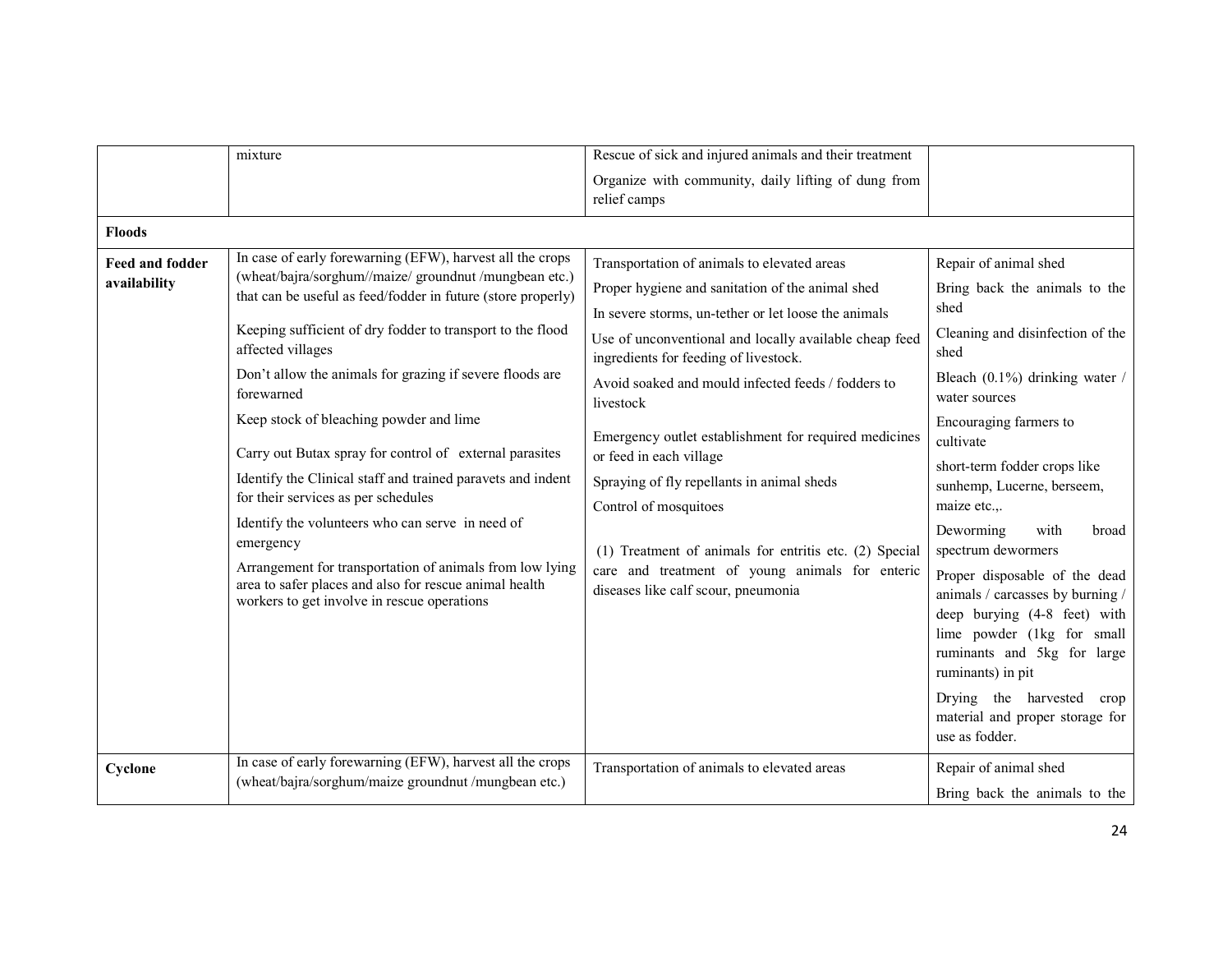|                  | that can be useful as feed/fodder in future (store properly)                                                                                                                                                                                                                                                                                                                                                                                                                                                                                                                                                | Proper hygiene and sanitation of the animal shed                                                                                                                                                                                                                                                                                                             | shed                                                                                                                                                                                                                                                                                                                                                                                                                                                                                                                                          |
|------------------|-------------------------------------------------------------------------------------------------------------------------------------------------------------------------------------------------------------------------------------------------------------------------------------------------------------------------------------------------------------------------------------------------------------------------------------------------------------------------------------------------------------------------------------------------------------------------------------------------------------|--------------------------------------------------------------------------------------------------------------------------------------------------------------------------------------------------------------------------------------------------------------------------------------------------------------------------------------------------------------|-----------------------------------------------------------------------------------------------------------------------------------------------------------------------------------------------------------------------------------------------------------------------------------------------------------------------------------------------------------------------------------------------------------------------------------------------------------------------------------------------------------------------------------------------|
|                  | Keeping sufficient of dry fodder to transport to the flood<br>affected villages<br>Don't allow the animals for grazing if severe floods are<br>forewarned<br>Keep stock of bleaching powder and lime<br>Carry out Butax spray for control of external parasites<br>Identify the Clinical staff and trained paravets and indent<br>for their services as per schedules<br>Identify the volunteers who can serve in need of<br>emergency<br>Arrangement for transportation of animals from low lying<br>area to safer places and also for rescue animal health<br>workers to get involve in rescue operations | In severe storms, un-tether or let loose the animals<br>Use of unconventional and locally available cheap feed<br>ingredients for feeding of livestock.<br>Avoid soaked and mould infected feeds / fodders to<br>livestock<br>Emergency outlet establishment for required medicines<br>or feed in each village<br>Spraying of fly repellants in animal sheds | Cleaning and disinfection of the<br>shed<br>Bleach (0.1%) drinking water /<br>water sources<br>Encouraging farmers to<br>cultivate<br>short-term fodder crops like<br>sunhemp, Lucerne, berseem,<br>maize etc<br>Deworming<br>with<br>broad<br>spectrum dewormers<br>Proper disposable of the dead<br>animals / carcasses by burning /<br>deep burying (4-8 feet) with<br>lime powder (1kg for small<br>ruminants and 5kg for large<br>ruminants) in pit<br>Drying the harvested<br>crop<br>material and proper storage for<br>use as fodder. |
| Cold wave        | Not applicable                                                                                                                                                                                                                                                                                                                                                                                                                                                                                                                                                                                              |                                                                                                                                                                                                                                                                                                                                                              |                                                                                                                                                                                                                                                                                                                                                                                                                                                                                                                                               |
| <b>Heat wave</b> | Arrangement for protection from heat wave<br>Plantation around the shed<br>$\mathbf{i}$<br>$H2O$ sprinklers / foggers in the shed<br>$\overline{11}$<br>Application of white reflector paint on the roof<br>iii)<br>iv) Thatched sheds should be provided as a shelter<br>to animal to minimize heat stress                                                                                                                                                                                                                                                                                                 | Allow the animals early in the morning or late in the<br>evening for grazing during heat waves<br>Feed green fodder/silage / concentrates during day time<br>and roughages / hay during night time in case of heat<br>waves<br>Put on the foggers / sprinkerlers/fans during heat<br>weaves in case of high yielders (Jersey/HF crosses)                     | Feed the animals as per routine<br>schedule<br>Allow the animals for grazing<br>(normal timings)                                                                                                                                                                                                                                                                                                                                                                                                                                              |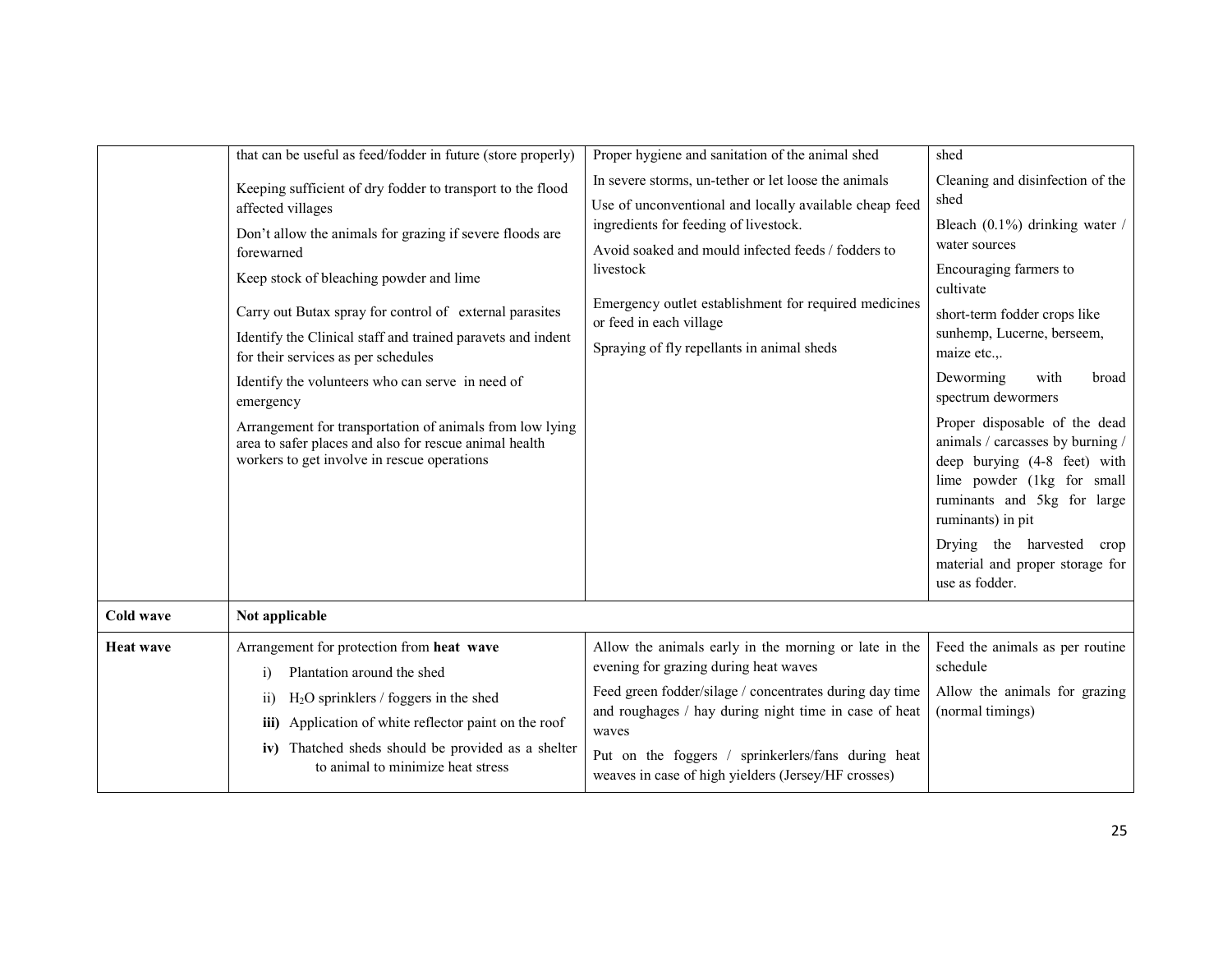|           |                                    | In severe cases, vitamin 'C' and electrolytes should be<br>added in $H_2O$ during heat waves. |                                                                                                |
|-----------|------------------------------------|-----------------------------------------------------------------------------------------------|------------------------------------------------------------------------------------------------|
| Insurance | Encouraging insurance of livestock | Listing out the details of the dead animals                                                   | Submission for insurance claim<br>and availing insurance benefit<br>Purchase of new productive |
|           |                                    |                                                                                               | animals                                                                                        |

### 2.5.2 Poultry

|                               | Suggested contingency measures                                                               |                                                                                                     |                                                                                                                                 | Convergence/linkages with ongoing<br>programs, if any              |
|-------------------------------|----------------------------------------------------------------------------------------------|-----------------------------------------------------------------------------------------------------|---------------------------------------------------------------------------------------------------------------------------------|--------------------------------------------------------------------|
|                               | <b>Before the event</b>                                                                      | During the event                                                                                    | After the event                                                                                                                 |                                                                    |
| Drought                       |                                                                                              |                                                                                                     |                                                                                                                                 |                                                                    |
| Shortage of feed ingredients  | Stored feed, conventional<br>Antibiotics<br>feed.<br>and<br>probiotics                       | Stored<br>feed.<br>conventional<br>feed,<br>Antibiotics<br>and<br>probiotics                        | feed,<br>conventional<br>Use<br>for<br>vaccination<br>viral<br>$-Marek's$<br>diseases<br>and<br>Ranikhet diseases (MD &<br>RD). | Linkage Govt. schemes with public/NGOs at<br>grass root levels.    |
| Drinking water                | Rain water harvesting                                                                        | Give<br>for<br>water<br>drinking only                                                               | Give sufficient water as per<br>the bird's requirement                                                                          | Linkage Govt. schemes with public/NGOs at<br>grass root levels     |
| Health and disease management | Vaccination<br>for<br>viral<br>diseases -against MD &<br>RD, cover birds under<br>insurance. | Provide ventilation.<br>Add more calcium<br>with feed.<br>of<br>supply<br>Assure<br>electric power. | Routine practices are to be<br>followed Culling affected<br>birds disposal by burning.                                          | Vaccination for viral diseases $-\alpha$ against MD &<br><b>RD</b> |
| <b>Floods</b>                 |                                                                                              |                                                                                                     |                                                                                                                                 |                                                                    |
| Shortage of feed ingredients  | conventional<br>feed.<br><b>Use</b><br>ingredients.                                          | feed,<br>Use<br>stored<br>Antibiotics<br>Pro                                                        | Routine practices are to be<br>followed.                                                                                        | Linkage Govt. schemes with public/NGOs at<br>grass root levels.    |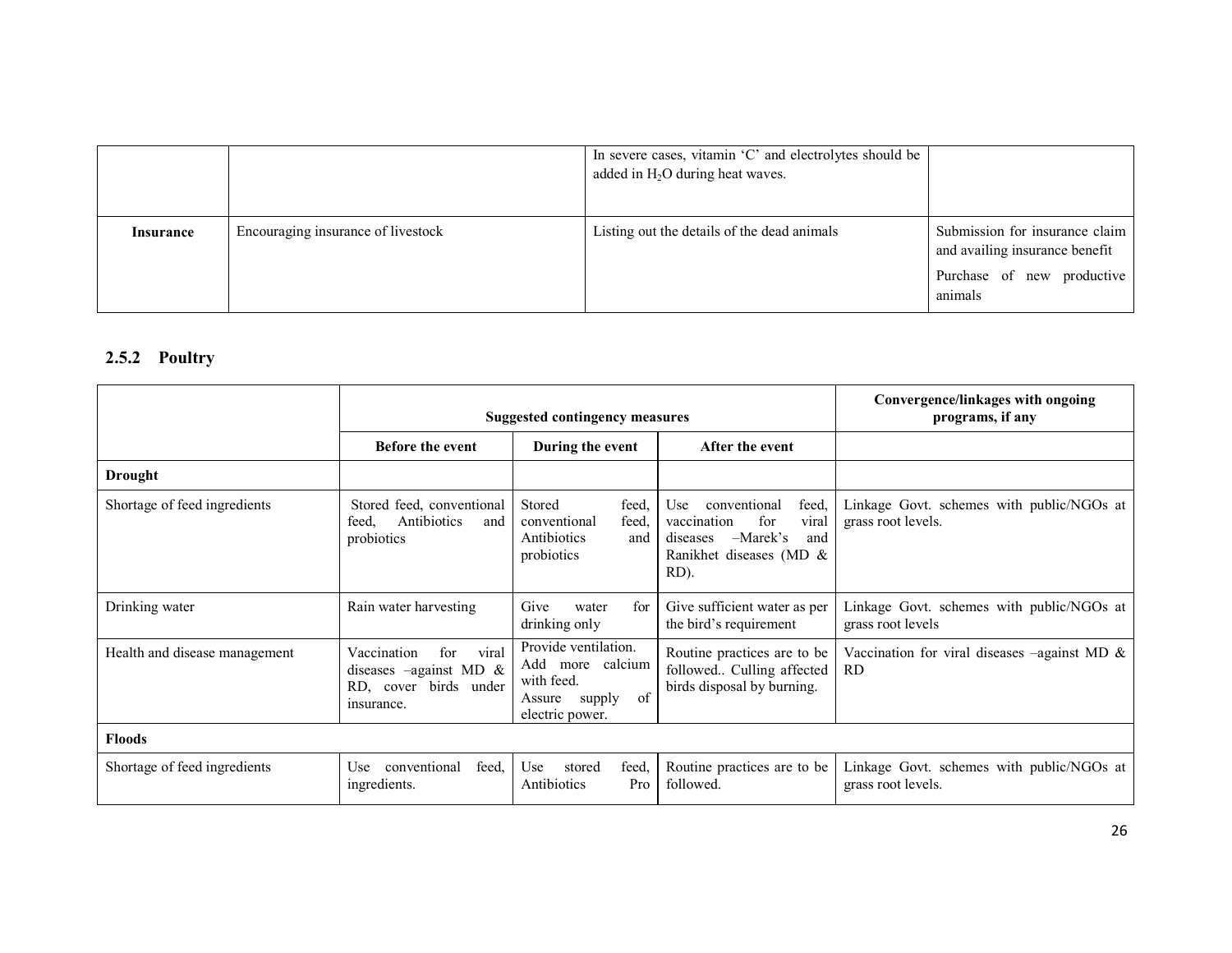|                                |                                                                     | biotics,<br>and Assure<br>$% \left( \mathcal{M}\right)$ of<br>electric<br>supply<br>power.                                                |                                                     |                                                                     |  |
|--------------------------------|---------------------------------------------------------------------|-------------------------------------------------------------------------------------------------------------------------------------------|-----------------------------------------------------|---------------------------------------------------------------------|--|
| Drinking water                 | $\overline{\phantom{a}}$                                            | Add<br>bleaching<br>powder to drinking<br>water $(1\%)$ .                                                                                 | Add bleaching powder to<br>drinking water $(1\%)$ . | Linkage Govt. schemes with public/NGOs at<br>grass root levels      |  |
| Health and disease management  | birds<br>Cover<br>under<br>insurance.                               | For suspected cases<br>give antibiotic in the<br>feed, prevent water<br>logging surrounding<br>sheds, Assure supply<br>of electric power. | Dispose dead<br>birds by<br>burning.                | Vaccination for viral diseases $-\text{against MD} \&$<br><b>RD</b> |  |
| Cyclone                        |                                                                     |                                                                                                                                           |                                                     |                                                                     |  |
| Shortage of feed ingredients   | feed<br>Use<br>stored<br>ingredients.                               | Use stored feed $\&$<br>Use<br>conventional<br>feed, Antibiotics Pro<br>biotic.                                                           | Routine practices are to be<br>followed.            | Use stored feed ingredients                                         |  |
| Drinking water                 |                                                                     | Add<br>bleaching<br>powder to drinking<br>water $(1\%)$ .                                                                                 | Add bleaching powder to<br>drinking water $(1\%)$ . |                                                                     |  |
| Health and disease management  | birds<br>Cover<br>under<br>insurance.                               | For suspected cases<br>give antibiotics.                                                                                                  | dead<br>Dispose<br>birds by<br>burning.             |                                                                     |  |
| Heat wave and cold wave        |                                                                     |                                                                                                                                           |                                                     |                                                                     |  |
| <b>Heat wave</b>               |                                                                     |                                                                                                                                           |                                                     |                                                                     |  |
| Shelter/environment management | Arrangement of<br>good<br>ventilation by fitting fan<br>and foggers | Operate<br>fans<br>foggers, keep open<br>ventilators in night<br>and cool period.                                                         | Routine practices are to be<br>followed.            |                                                                     |  |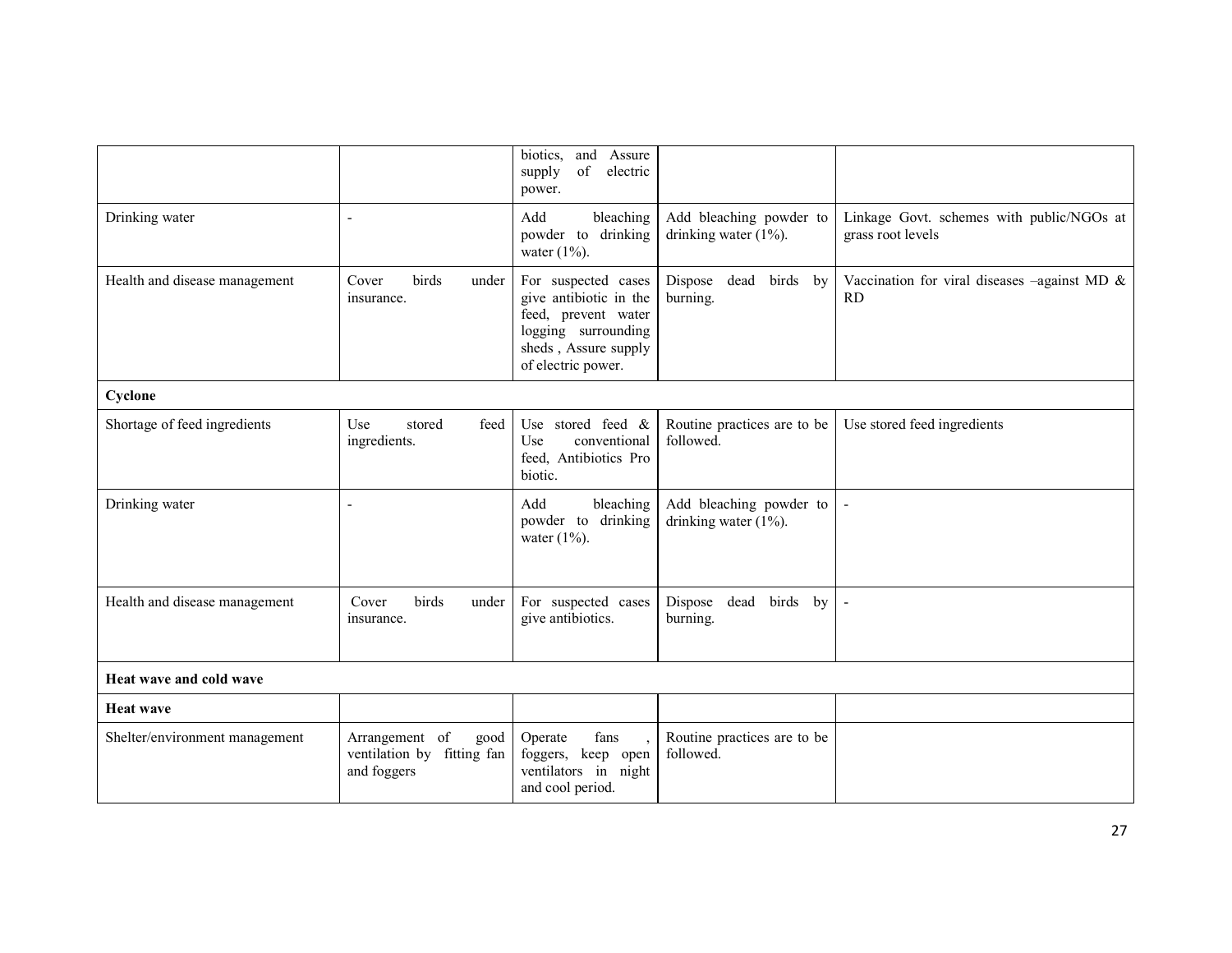| Health and disease management  | birds<br>Cover<br>under  <br>insurance. | Viral vaccination add<br>calcium in the poultry<br>feed. | -do-      |  |
|--------------------------------|-----------------------------------------|----------------------------------------------------------|-----------|--|
| Cold wave                      |                                         |                                                          |           |  |
| Shelter/environment management |                                         |                                                          | NA        |  |
| Health and disease management  |                                         |                                                          | <b>NA</b> |  |

## 2.5.2 Fisheries/ Aquaculture

|                                                                         | <b>Suggested contingency measures</b>                            |                                                              |                                                  |  |  |
|-------------------------------------------------------------------------|------------------------------------------------------------------|--------------------------------------------------------------|--------------------------------------------------|--|--|
|                                                                         | <b>Before the event</b>                                          | During the event                                             | After the event                                  |  |  |
| 1) Drought                                                              |                                                                  |                                                              |                                                  |  |  |
| A. Capture                                                              |                                                                  |                                                              |                                                  |  |  |
| Marine                                                                  |                                                                  | NA                                                           |                                                  |  |  |
| Inland                                                                  | NA                                                               |                                                              |                                                  |  |  |
| <b>B.</b> Aquaculture                                                   |                                                                  |                                                              |                                                  |  |  |
| (i) Shallow water in ponds due to<br>insufficient rains/inflow          | Desilting/ deepening of pond so that<br>more water can be stored | Provision of additional bore wells<br>use Euryhaline species | Maintaining pond water level at least 1 m depth. |  |  |
| (ii) Impact of salt load build up in<br>ponds / change in water quality | Replenishment of water in pond with<br>fresh water               | 30 % exchange of water                                       | 10 % exchange of water                           |  |  |
| (iii) Any other                                                         | $\overline{\phantom{a}}$                                         |                                                              | ٠                                                |  |  |
| 2) Floods                                                               |                                                                  |                                                              |                                                  |  |  |
| A. Capture                                                              |                                                                  |                                                              |                                                  |  |  |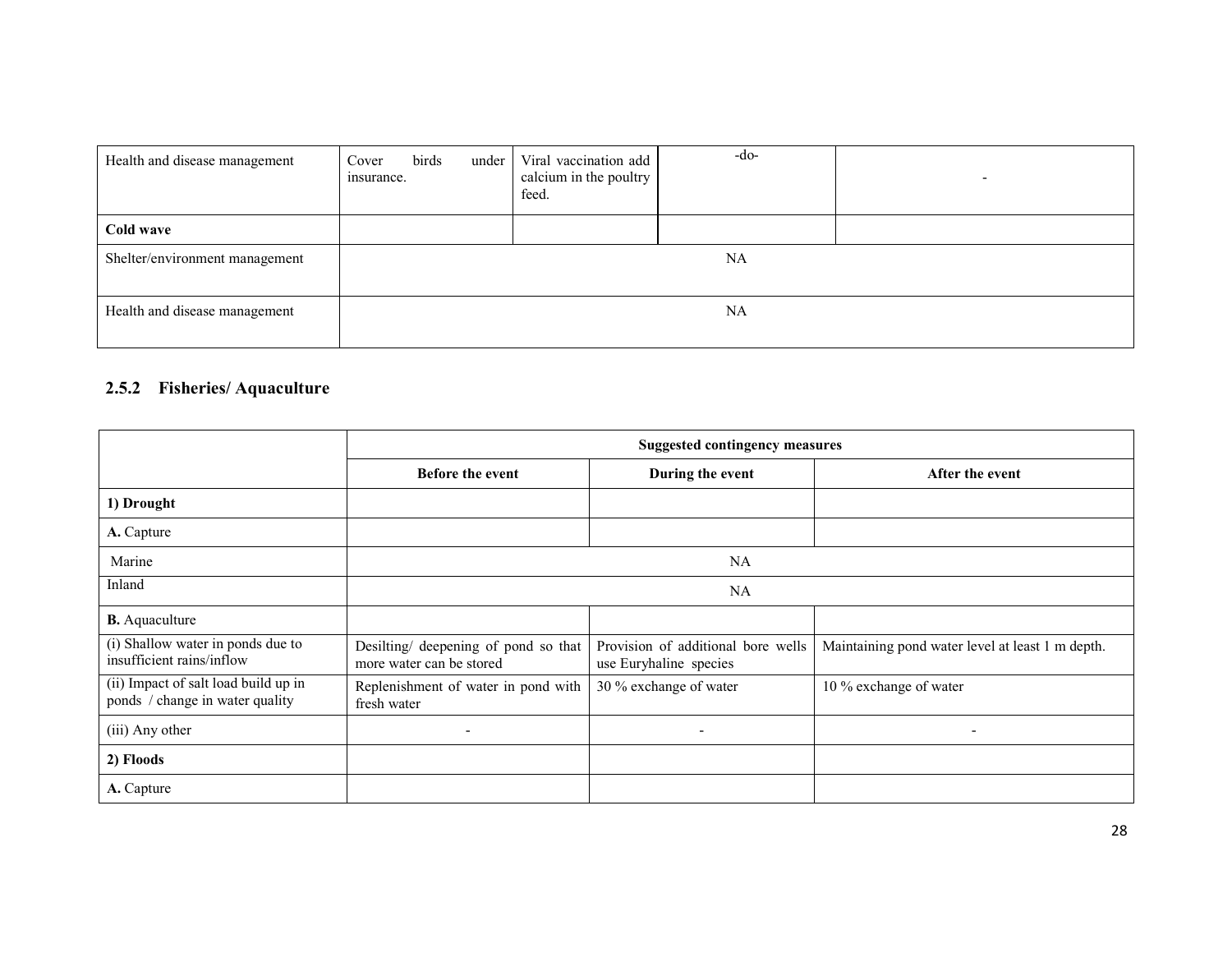| Marine                                                          | NA                                                                                                                                          |                                                                              |                                                                                                 |  |
|-----------------------------------------------------------------|---------------------------------------------------------------------------------------------------------------------------------------------|------------------------------------------------------------------------------|-------------------------------------------------------------------------------------------------|--|
| Inland                                                          |                                                                                                                                             |                                                                              |                                                                                                 |  |
| <b>B.</b> Aquaculture                                           |                                                                                                                                             |                                                                              |                                                                                                 |  |
| (i) Inundation with flood water                                 | Deepening of ponds, Repair,<br>strengthening of dykes                                                                                       | Enhancement of dykes height by<br>sand bags                                  |                                                                                                 |  |
| (ii) Water contamination and changes<br>in water quality        | Use of calcium hydroxide @ 150<br>kg/ha                                                                                                     | Infected fishes to be treated with<br>KMno <sub>4</sub> 1 % as prophylactics | Lime treatment for oxidation                                                                    |  |
| (iii) Health and diseases                                       | Antibiotics fortified feeding as<br>prophylactics                                                                                           | Disinfectants formalin treatments<br>as prophylactics                        | $-do-$                                                                                          |  |
| (iv) Loss of stock and inputs (feed,<br>chemicals etc)          | Stock cover under insurance                                                                                                                 |                                                                              |                                                                                                 |  |
| (v) Infrastructure damage (pumps,<br>aerators, huts etc)        |                                                                                                                                             |                                                                              | Repaire & maintenance of aqua structures to be<br>given                                         |  |
| (vi) Any other                                                  |                                                                                                                                             |                                                                              |                                                                                                 |  |
| 3. Cyclone / Tsunami                                            |                                                                                                                                             |                                                                              |                                                                                                 |  |
| A. Capture                                                      |                                                                                                                                             |                                                                              |                                                                                                 |  |
| Marine                                                          |                                                                                                                                             |                                                                              |                                                                                                 |  |
| (i) Average compensation paid due to<br>loss of fishermen lives | For warning systems to be installed.<br>Insurance & communication<br>instruments supplied to fisher man,<br>Warning systems to be installed | Warning systems to be installed                                              | Compensations to be paid for repair & maintenance<br>of boats $\&$ gears on actual survey basis |  |
| (ii) Avg. no. of boats / nets/damaged                           |                                                                                                                                             |                                                                              | $-do-$                                                                                          |  |
| (iii) Avg. no. of houses damaged                                |                                                                                                                                             |                                                                              | $-do-$                                                                                          |  |
| Inland                                                          |                                                                                                                                             |                                                                              |                                                                                                 |  |
| B. Aquaculture                                                  | NA                                                                                                                                          |                                                                              |                                                                                                 |  |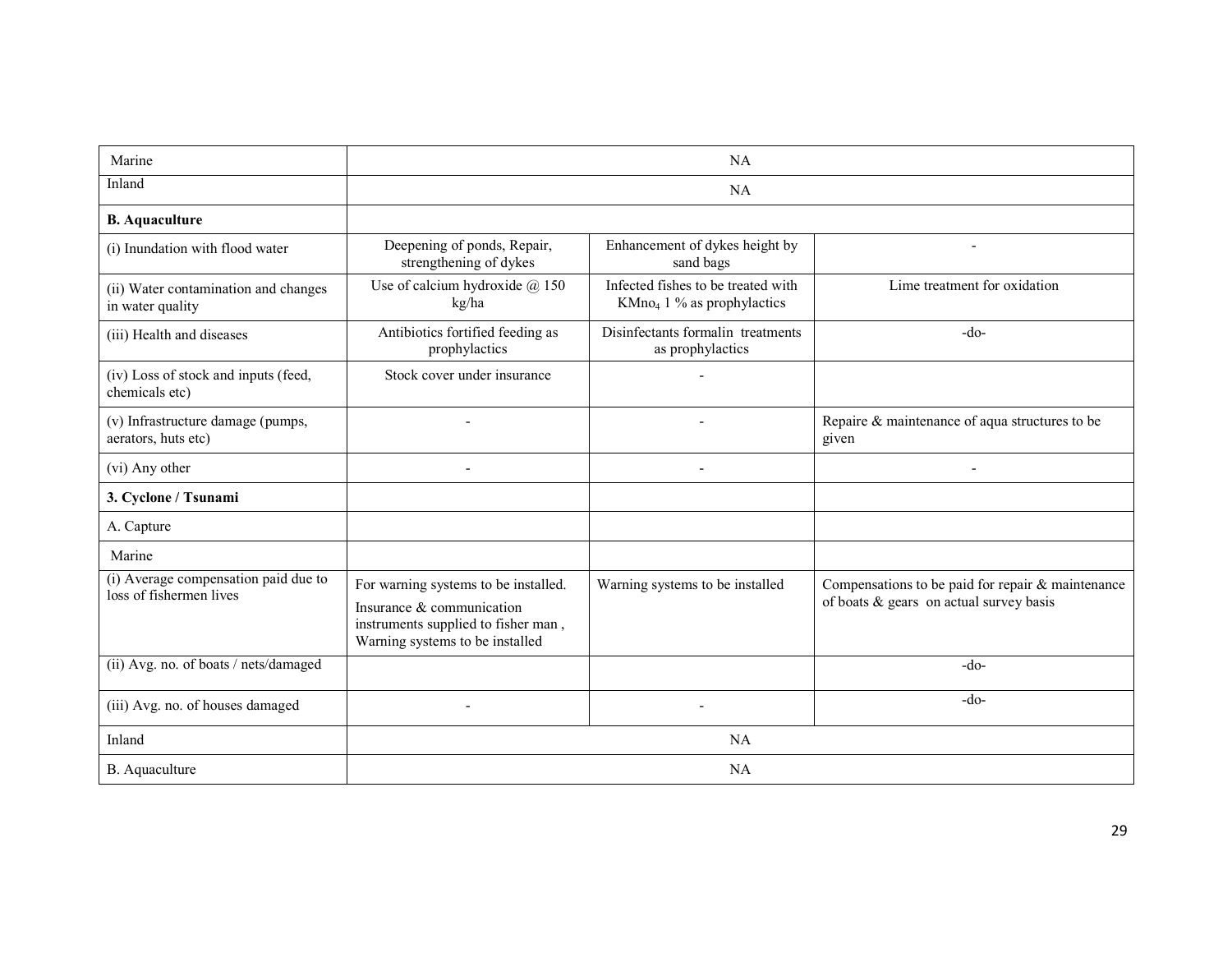| (i) Overflow / flooding of ponds                                      | Strengthing of dykes                                             | Enhancement of dykes height by<br>sand bags                                     |                                                                                                          |
|-----------------------------------------------------------------------|------------------------------------------------------------------|---------------------------------------------------------------------------------|----------------------------------------------------------------------------------------------------------|
| (ii) Changes in water quality (fresh<br>water / brackish water ratio) | Maintain salinity by addition of fresh<br>water up to 20-25 ppt. | Use euryhaline species                                                          | use Euryhaline species for culture                                                                       |
| (iii) Health and diseases                                             | Liming and formalin treatment                                    | Disinfectants treatments                                                        |                                                                                                          |
| (iv) Loss of stock and inputs (feed,<br>chemicals etc)                | Stock cover under insurance                                      |                                                                                 |                                                                                                          |
| (v) Infrastructure damage (pumps,<br>aerators, shelters/huts etc)     |                                                                  |                                                                                 | Compensation on assessment of actual losses &<br>damage of pumps, aerators, shelters/huts to be<br>given |
| (vi) Any other                                                        | $\overline{\phantom{a}}$                                         | $\overline{\phantom{a}}$                                                        | $\overline{\phantom{a}}$                                                                                 |
| 4. Heat wave and cold wave                                            |                                                                  |                                                                                 |                                                                                                          |
| <b>Heat wave</b>                                                      |                                                                  |                                                                                 |                                                                                                          |
| A. Capture                                                            |                                                                  |                                                                                 |                                                                                                          |
| Marine                                                                |                                                                  | NA                                                                              |                                                                                                          |
| Inland                                                                |                                                                  | NA                                                                              |                                                                                                          |
| <b>B</b> . Aquaculture                                                |                                                                  |                                                                                 |                                                                                                          |
| (i) Changes in pond environment<br>(water quality)                    | Plantation of leafy trees on dyke,<br>increase depth             | To maintain Water level in pond,<br>Use of fountain and peddle wheel<br>aerator | Prophylactic measures                                                                                    |
| (ii) Health and Disease management                                    |                                                                  | Bleaching powder 1 to 2 %,<br>formalin treatment to prevent<br>disease          | $KMnO4 2 %$ to maintain oxygen level                                                                     |
| (iii) Any other                                                       |                                                                  |                                                                                 | $\overline{\phantom{a}}$                                                                                 |
| <b>Cold wave</b>                                                      |                                                                  |                                                                                 |                                                                                                          |
| A. Capture                                                            |                                                                  |                                                                                 |                                                                                                          |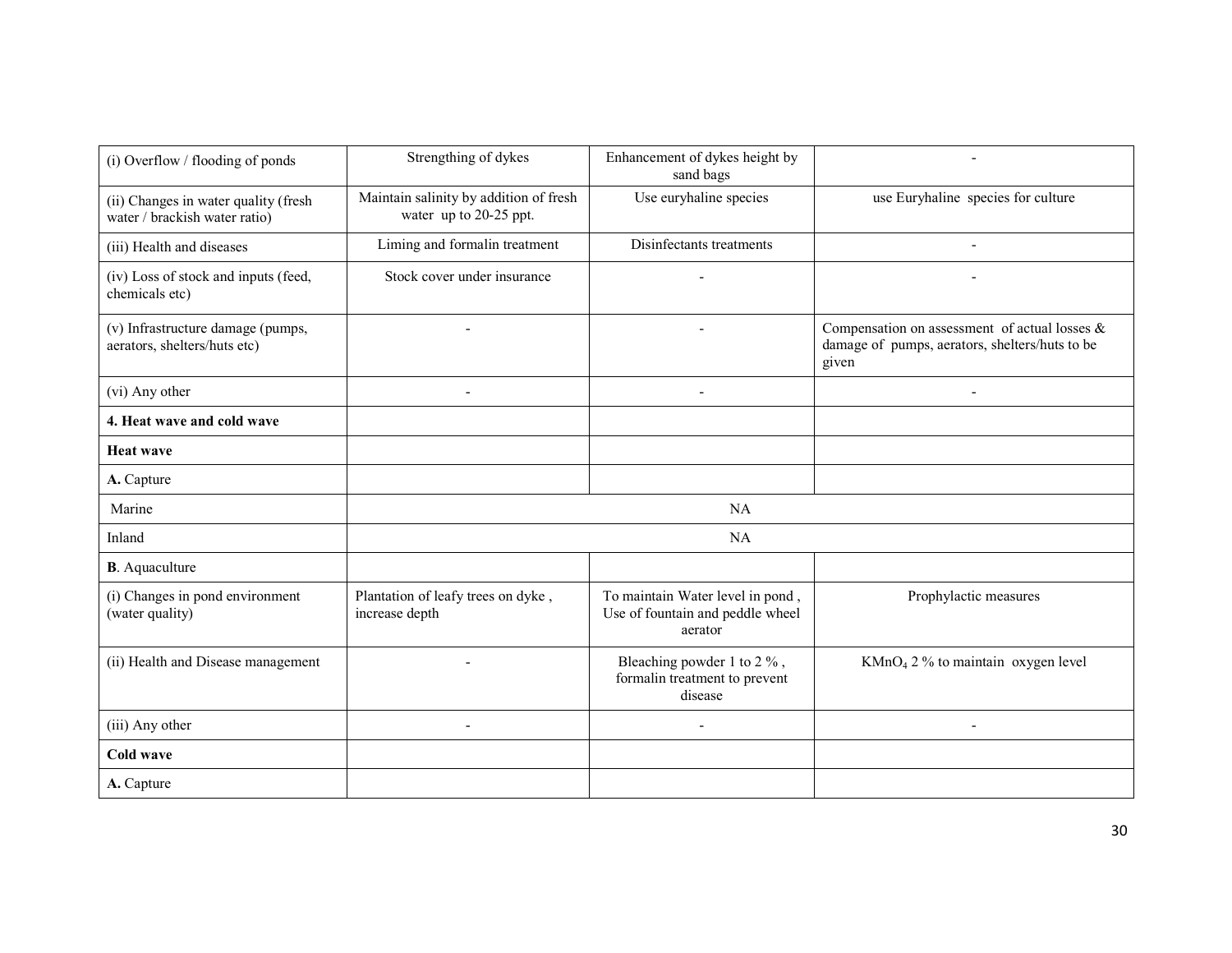| Marine                                             |  |                                                                           |                                      |
|----------------------------------------------------|--|---------------------------------------------------------------------------|--------------------------------------|
| Inland                                             |  | <b>NA</b>                                                                 |                                      |
| <b>B</b> . Aquaculture                             |  |                                                                           |                                      |
| (i) Changes in pond environment<br>(water quality) |  | To maintain Water level in pond,                                          | Prophylactic measures                |
| (ii) Health and Disease management                 |  | Bleaching powder 1 to $2\%$ ,<br>formalin treatment to prevent<br>disease | $KMnO4 2 %$ to maintain oxygen level |
| (iii) Any other                                    |  |                                                                           |                                      |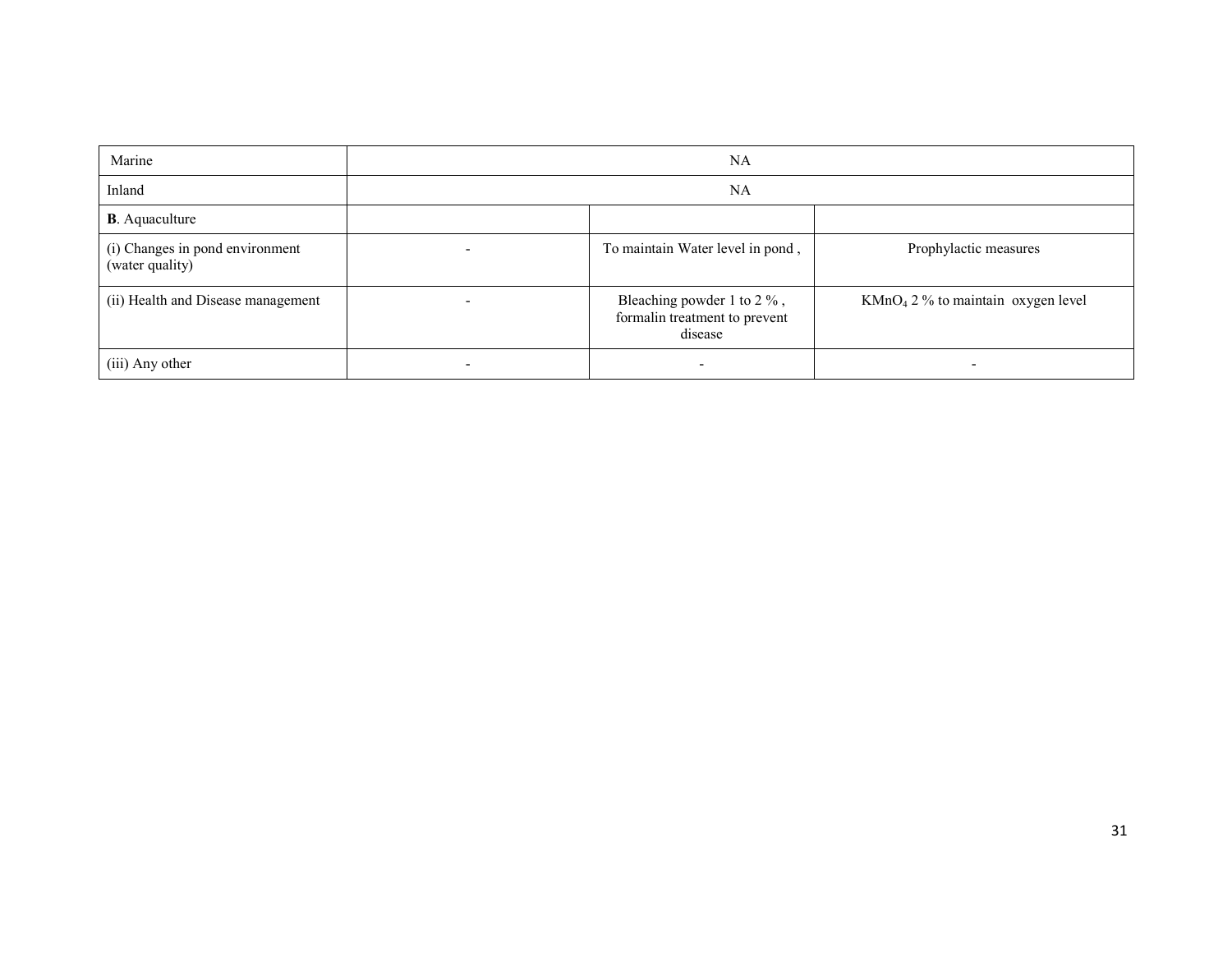

 Annexure I Location map of district within State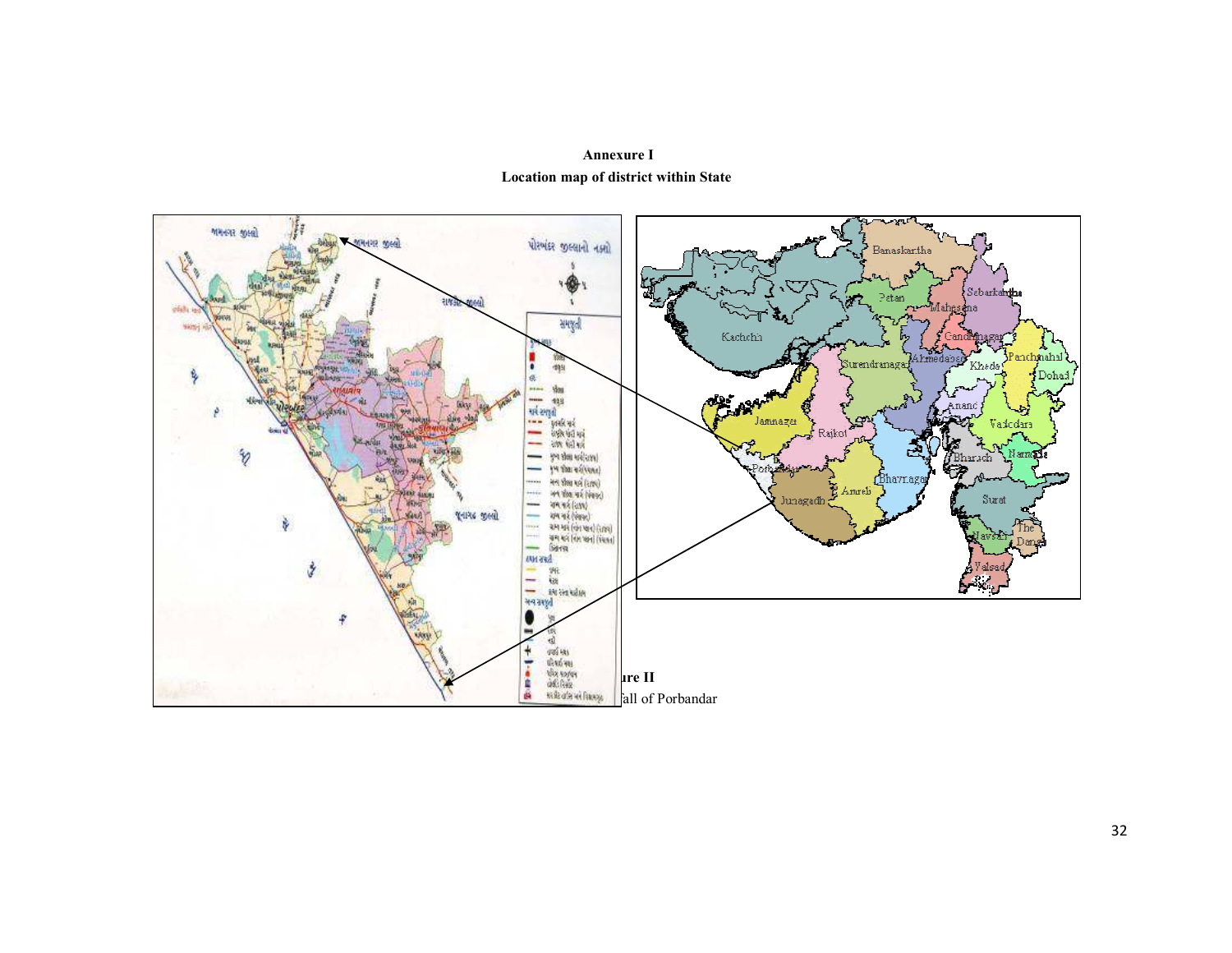